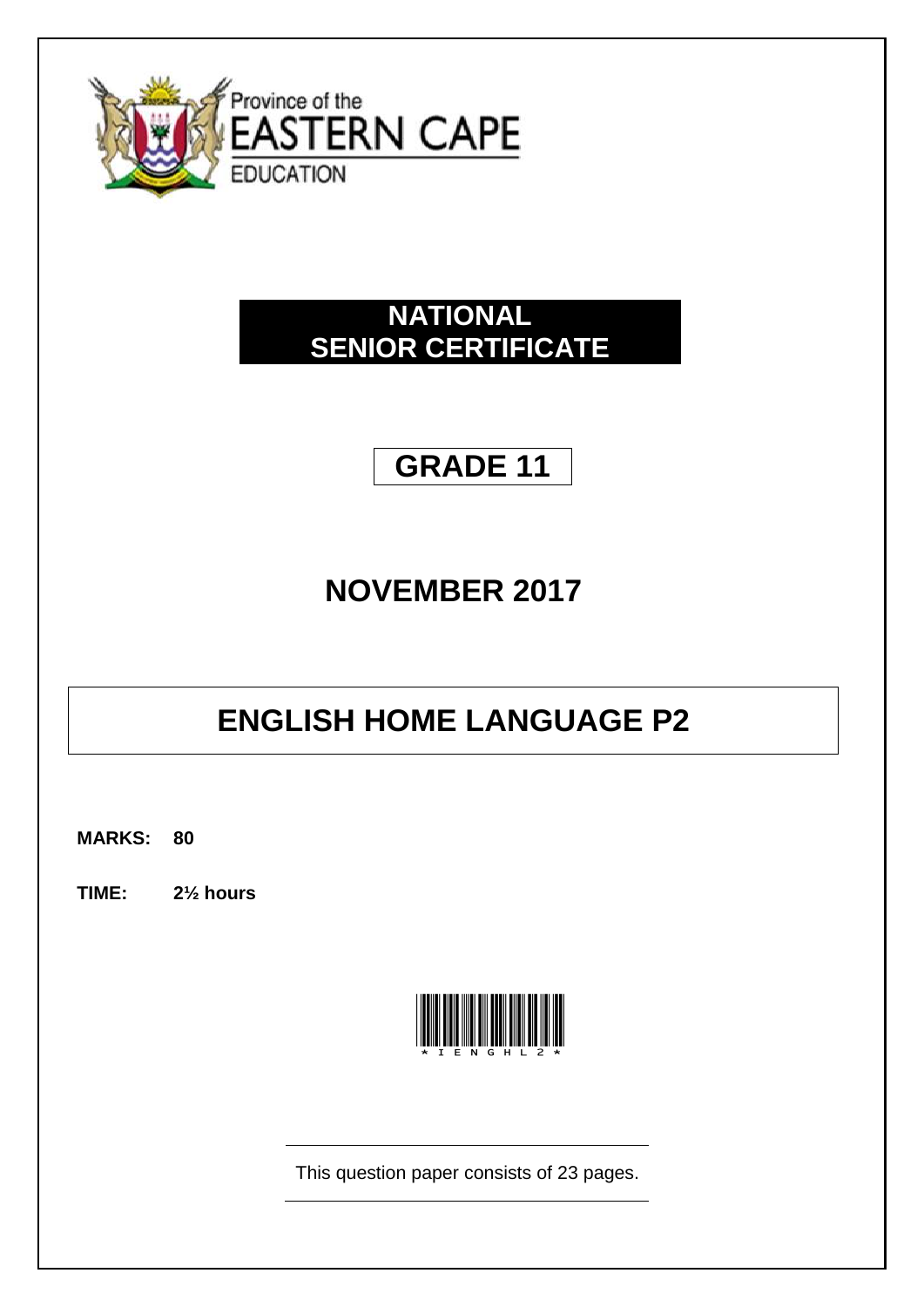#### **INSTRUCTIONS AND INFORMATION**

- 1. Please read this page carefully before you begin to answer questions.
- 2. Do not attempt to read the entire question paper. Consult the table of contents on the next page and mark the numbers of the questions set on texts you have studied this year. Thereafter, read these questions and choose the ones you wish to answer.
- 3. This question paper consists of THREE sections.

SECTION A: POETRY (30) SECTION B: NOVEL (25) SECTION C: DRAMA (25)

- 4. Follow the instructions at the beginning of each section carefully.
- 5. Answer FIVE QUESTIONS in all: THREE in SECTION A, ONE in SECTION B and ONE in SECTION C. Use the checklist to assist you.
- 6. Number the answers exactly as the questions have been numbered in the question paper.
- 7. Start each section on a NEW page.
- 8. Write neatly and legibly.
- 9. Suggested time management: SECTION A: approximately 40 minutes SECTION B: approximately 55 minutes SECTION C: approximately 55 minutes
- 10. LENGTH OF ANSWERS:
	- Essay questions on poetry should be answered in 200–250 words.
	- Essay questions on the Novel and Drama sections should be answered in 350–400 words.
	- The length of answers to contextual questions should be determined by the mark allocation. Candidates should aim for conciseness and relevance.
- 11. CHOICE OF ANSWERS FOR SECTIONS B (NOVEL) AND C (DRAMA):
	- Answer ONLY questions on the novel and the drama you have studied.
	- Answer ONE ESSAY QUESTION and ONE CONTEXTUAL QUESTION. If you answer the essay question in SECTION B, you must answer the contextual question in SECTION C. If you answer the contextual question in SECTION B, you must answer the essay question in SECTION C.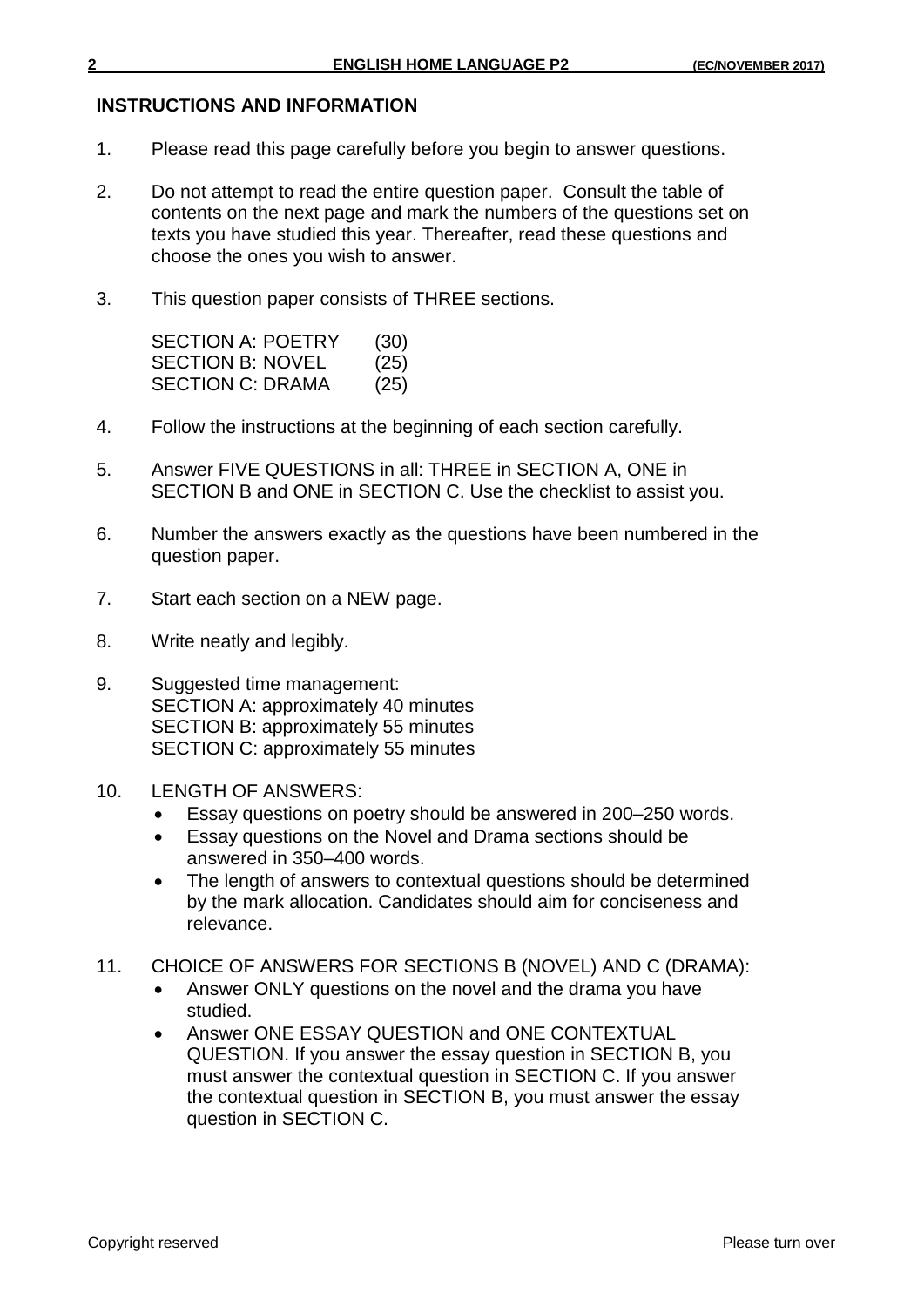#### **TABLE OF CONTENTS**

#### **SECTION A: POETRY**

| <b>PRESCRIBED POETRY</b>   |                     |          |         |
|----------------------------|---------------------|----------|---------|
| ANSWER ANY TWO QUESTIONS.  |                     |          |         |
| <b>QUESTION 1</b>          | Essay question      | 10 marks | Page 5  |
| Mid-term break             |                     |          |         |
| <b>QUESTION 2</b>          | Contextual question | 10 marks | Page 6  |
| We wear the mask           |                     |          |         |
| <b>QUESTION 3</b>          | Contextual question | 10 marks |         |
| <b>Funeral blues</b>       |                     |          | Page 7  |
| <b>QUESTION 4</b>          | Contextual question | 10 marks | Page 8  |
| Housing targets            |                     |          |         |
| <b>AND</b>                 |                     |          |         |
| <b>UNSEEN POETRY</b>       |                     |          |         |
| <b>COMPULSORY QUESTION</b> |                     |          |         |
| <b>QUESTION 5</b>          | Contextual question | 10 marks | Page 10 |
| ma                         |                     |          |         |

#### **NOTE:**

**In sections B and C, answer ONE ESSAY QUESTION and ONE CONTEXTUAL question. If you answer an essay question from SECTION B, you must answer a contextual question from SECTION C. If you answer a contextual question from SECTION B, you must answer an essay question from SECTION C.**

#### **SECTION B: NOVEL**

| ANSWER ONLY ON THE NOVEL YOU HAVE STUDIED. |                                            |          |         |  |  |
|--------------------------------------------|--------------------------------------------|----------|---------|--|--|
|                                            | ANSWER ANY ONE OF THE FOLLOWING QUESTIONS. |          |         |  |  |
| <b>QUESTION 6</b>                          | Essay question                             | 25 marks | Page 11 |  |  |
| Things fall apart                          |                                            |          |         |  |  |
| <b>OR</b>                                  |                                            |          |         |  |  |
| <b>QUESTION 7</b>                          |                                            | 25 marks |         |  |  |
| Things fall apart                          | Contextual question                        |          | Page 12 |  |  |
| <b>OR</b>                                  |                                            |          |         |  |  |
| <b>QUESTION 8</b>                          |                                            | 25 marks |         |  |  |
| Tsotsi                                     | <b>Essay question</b>                      |          | Page 14 |  |  |
| <b>OR</b>                                  |                                            |          |         |  |  |
| <b>QUESTION 9</b>                          |                                            | 25 marks |         |  |  |
| Tsotsi                                     | Contextual question                        |          | Page 15 |  |  |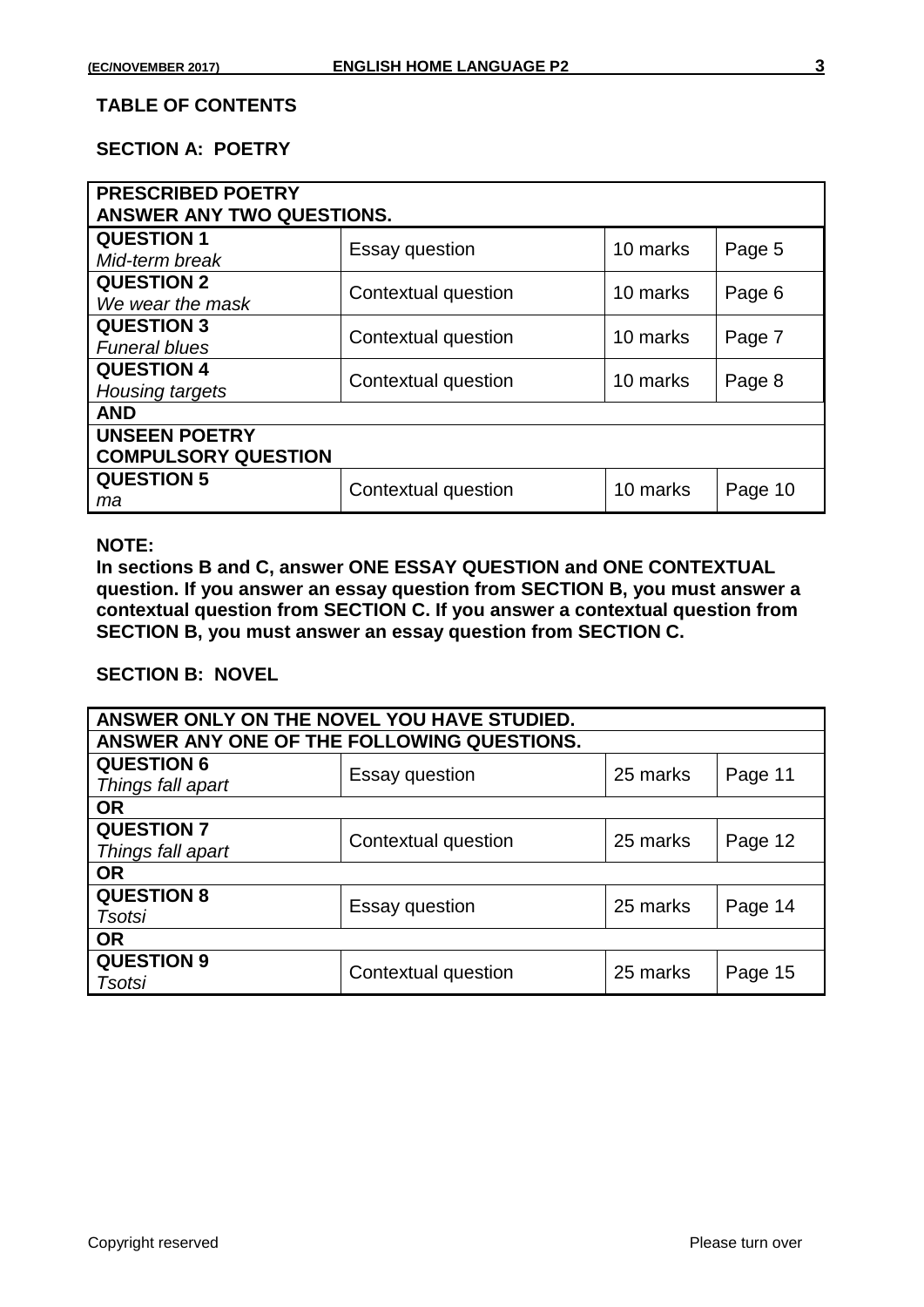#### **SECTION C: DRAMA**

| ANSWER ONLY ON THE DRAMA YOU HAVE STUDIED.   |                                            |          |         |  |
|----------------------------------------------|--------------------------------------------|----------|---------|--|
|                                              | ANSWER ANY ONE OF THE FOLLOWING QUESTIONS. |          |         |  |
| <b>QUESTION 10</b><br>Macbeth                | Essay question                             | 25 marks | Page 17 |  |
| <b>OR</b>                                    |                                            |          |         |  |
| <b>QUESTION 11</b><br><b>Macbeth</b>         | Contextual question                        | 25 marks | Page 18 |  |
| <b>OR</b>                                    |                                            |          |         |  |
| <b>QUESTION 12</b><br>The Merchant of Venice | Essay question                             | 25 marks | Page 20 |  |
| <b>OR</b>                                    |                                            |          |         |  |
| <b>QUESTION 13</b><br>The Merchant of Venice | Contextual question                        | 25 marks | Page 21 |  |

#### **CHECKLIST**

**Use this checklist to ensure that you have answered the correct number of questions.**

| <b>SECTION</b>                           | <b>QUESTION</b><br><b>NUMBERS</b> | <b>NO. OF QUESTIONS</b><br><b>TO ANSWER</b> | <b>TICK</b> |
|------------------------------------------|-----------------------------------|---------------------------------------------|-------------|
| A: POETRY<br>(Prescribed Poetry)         | 1–4                               |                                             |             |
| A: POETRY<br>(Unseen Poem)               | 5                                 |                                             |             |
| <b>B: NOVEL</b><br>(Essay or Contextual) | $6 - 9$                           |                                             |             |
| C: DRAMA<br>(Essay or Contextual)        | $10 - 13$                         |                                             |             |

**NOTE:**

**In SECTIONS B and C, answer ONE ESSAY and ONE CONTEXTUAL question.**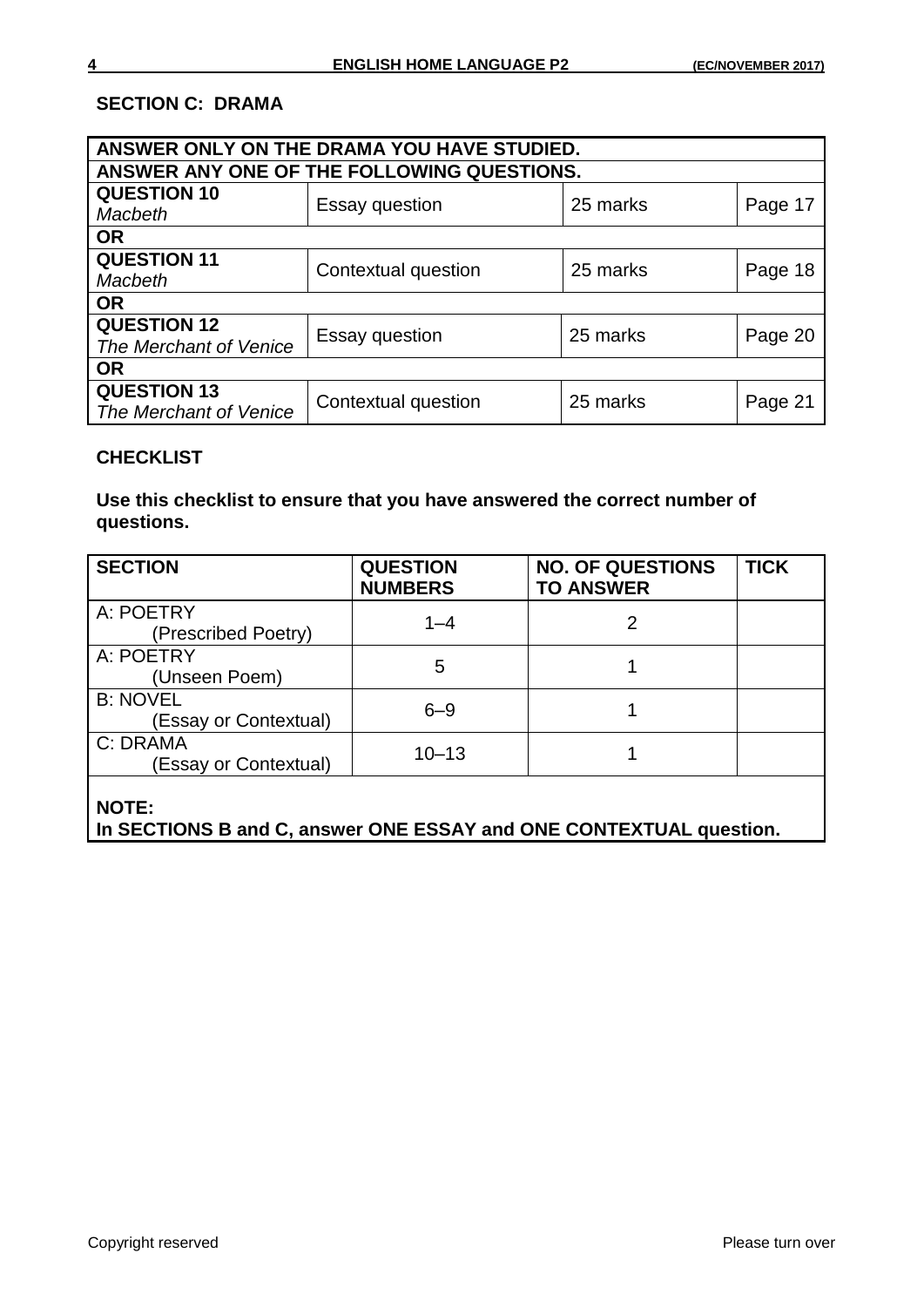#### **SECTION A: POETRY**

**PRESCRIBED POETRY:** Answer ANY TWO of the following questions.

#### **QUESTION 1: PRESCRIBED POETRY – ESSAY QUESTION**

| <b>MID-TERM BREAK - Seamus Heany</b>                                                                                                           |    |
|------------------------------------------------------------------------------------------------------------------------------------------------|----|
|                                                                                                                                                |    |
| I sat all morning in the college sick bay<br>Counting bells knelling classes to a close.<br>At two o'clock our neighbours drove me home.       |    |
| In the porch I met my father crying $-$<br>He had always taken funerals in his stride -<br>And Big Jim Evans saying it was a hard blow.        | 5  |
| The baby cooed and laughed and rocked the pram<br>When I came in, and I was embarrassed<br>By old men standing up to shake my hand             |    |
| And tell me they were "sorry for my trouble";<br>Whispers informed strangers I was the eldest,<br>Away at school, as my mother held my hand    | 10 |
| In hers and coughed out angry tearless sighs.<br>At ten o'clock the ambulance arrived<br>With the corpse, stanched and bandaged by the nurses. | 15 |
| Next morning I went up into the room. Snowdrops<br>And candles soothed the bedside; I saw him<br>For the first time in six weeks. Paler now,   |    |
| Wearing a poppy bruise on his left temple,<br>He lay in the four foot box as in his cot.<br>No gaudy scars, the bumper knocked him clear.      | 20 |
| A four foot box, a foot for every year.                                                                                                        |    |

In a carefully planned essay, critically discuss how the poet uses the title and imagery to convey the message of the poem. Your essay must be 200–250 words (about ONE page) in length. **[10]**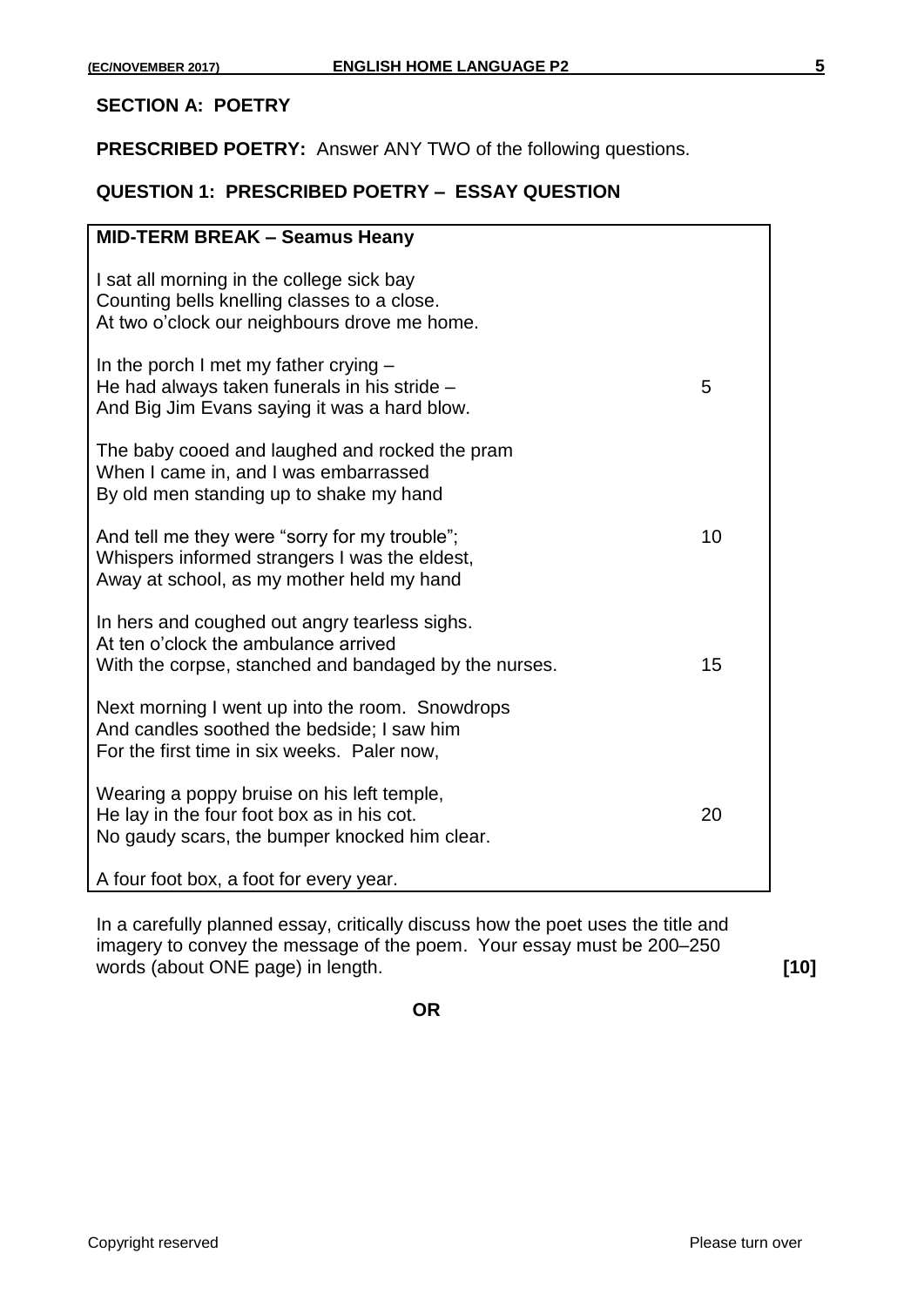### **QUESTION 2: PRESCRIBED POETRY – CONTEXTUAL QUESTION**

| WE WEAR THE MASK - Paul Laurence Dunbar                                                                                                                                                                                           |   |             |
|-----------------------------------------------------------------------------------------------------------------------------------------------------------------------------------------------------------------------------------|---|-------------|
| We wear the mask that grins and lies,<br>It hides our cheeks and shades our eyes -<br>This debt we pay to human guile;<br>With torn and bleeding hearts we smile,<br>And mouth with myriad subtleties.                            | 5 |             |
| Why should the world be over-wise,<br>In counting all our tears and sighs?<br>Nay, let them only see us, while<br>We wear the mask.                                                                                               |   |             |
| 10<br>We smile, but, O great Christ, our cries<br>To thee from tortured souls arise.<br>We sing, but oh the clay is vile<br>Beneath our feet, and long the mile;<br>But let the world dream otherwise,<br>We wear the mask!<br>15 |   |             |
| Explain how the word 'guile' (line 3) supports the title.<br>2.1                                                                                                                                                                  |   | (2)         |
| 2.2<br>Comment on the speaker's attitude as it is revealed in stanza 2.                                                                                                                                                           |   | (3)         |
| 2.3<br>Discuss the poet's use of sound devices.                                                                                                                                                                                   |   | (2)         |
| 2.4<br>Explain how the diction in lines 10–11 creates the tone in the last stanza.                                                                                                                                                |   | (3)<br>[10] |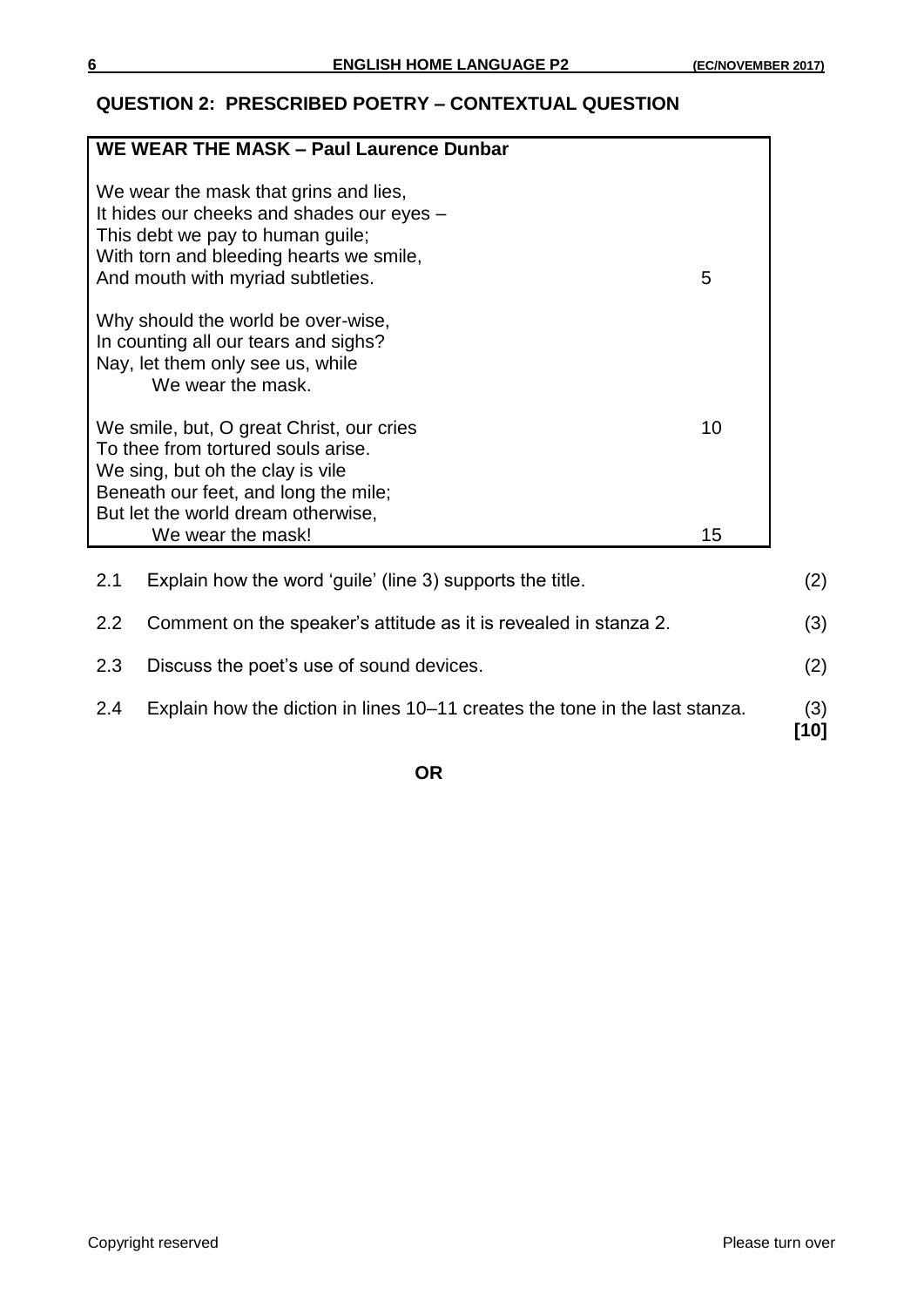#### **QUESTION 3: PRESCRIBED POETRY – CONTEXTUAL QUESTION**

|     | <b>FUNERAL BLUES - W.H. Auden</b>                                                           |    |      |
|-----|---------------------------------------------------------------------------------------------|----|------|
|     |                                                                                             |    |      |
|     | Stop all the clocks, cut off the telephone,                                                 |    |      |
|     | Prevent the dog from barking with a juicy bone,                                             |    |      |
|     | Silence the pianos and with muffled drum                                                    |    |      |
|     | Bring out the coffin, let the mourners come.                                                |    |      |
|     |                                                                                             | 5  |      |
|     | Let aeroplanes circle moaning overhead<br>Scribbling on the sky the message He Is Dead,     |    |      |
|     | Put crépe bows round the white necks of the public doves,                                   |    |      |
|     | Let the traffic policemen wear black cotton gloves.                                         |    |      |
|     |                                                                                             |    |      |
|     | He was my North, my South, my East and West,                                                |    |      |
|     | My working week and my Sunday rest,                                                         | 10 |      |
|     | My noon, my midnight, my talk, my song;                                                     |    |      |
|     | I thought that love would last for ever: I was wrong.                                       |    |      |
|     |                                                                                             |    |      |
|     | The stars are not wanted now: put out every one;                                            |    |      |
|     | Pack up the moon and dismantle the sun;<br>Pour away the ocean and sweep up the wood;<br>15 |    |      |
|     | For nothing now can ever come to any good.                                                  |    |      |
|     |                                                                                             |    |      |
| 3.1 | Explain the title.                                                                          |    | (2)  |
|     |                                                                                             |    |      |
| 3.2 | What does the metaphor in line 9 mean?                                                      |    | (2)  |
|     |                                                                                             |    |      |
| 3.3 | What is the effect of the use of the possessive adjectives and the pronouns                 |    |      |
|     | in the third stanza?                                                                        |    | (3)  |
| 3.4 | How is the mood created by the instructions in the last stanza?                             |    | (3)  |
|     |                                                                                             |    | [10] |
|     |                                                                                             |    |      |

Copyright reserved **Please turn over Please turn over**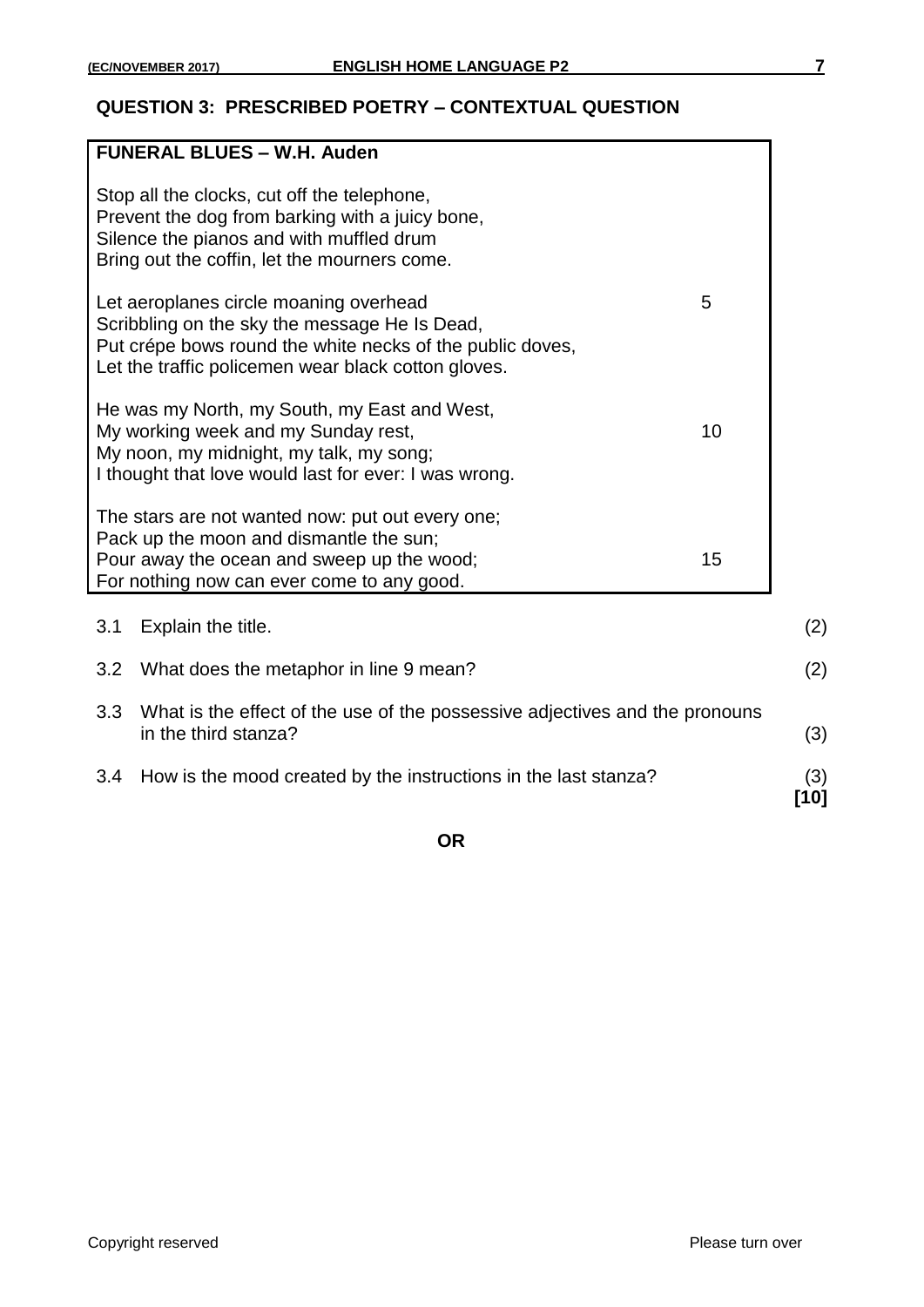### **QUESTION 4: PRESCRIBED POETRY – CONTEXTUAL QUESTION**

| <b>HOUSING TARGETS - Kelwyn Sole</b>                                                                                                      |    |
|-------------------------------------------------------------------------------------------------------------------------------------------|----|
| Somewhere in our past<br>we believed in the future                                                                                        |    |
| that a better world<br>would discover foundation<br>under our feet, and we<br>would be forever singing,<br>in its kitchen.                | 5  |
| Bricks pile up in a field.<br>Whether they will be enough<br>no one knows. How<br>they fit together<br>is anyone's guess.                 | 10 |
| Men with darkening skins<br>scribbled on by weather<br>wait for their instructions.                                                       | 15 |
| From time to time<br>limousines miraculously appear:<br>there is always a somebody<br>in a suit willing to smile<br>and shake their hands | 20 |
| who lays the first stone.                                                                                                                 |    |
| Then the camera lights<br>and racing engines<br>turn around, shrink back<br>from where they came.                                         | 25 |
| Those left behind<br>stare at their own hands<br>afterwards, puzzled                                                                      |    |
| at precisely what<br>has been transacted, why<br>they are still being offered<br>bonds                                                    | 30 |
| squint<br>between gnarled fingers<br>pace out the hopeful distances:<br>- there will be a flower bowl<br>- my bed is going here.          | 35 |
| As for now the doorknobs<br>have no doors.                                                                                                |    |
| Their windows peer out<br>At no sky.                                                                                                      | 40 |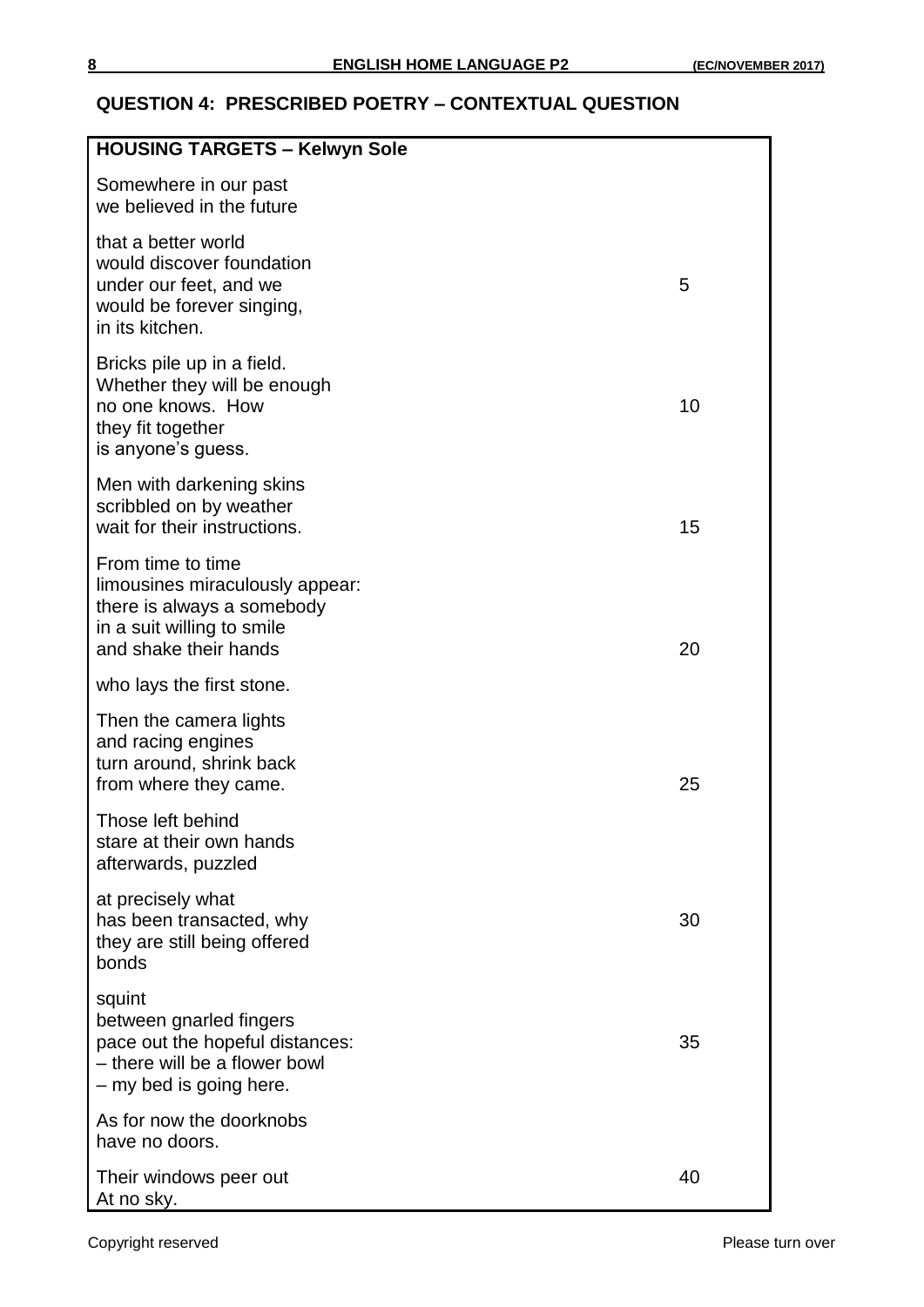|     | <b>ENGLISH HOME LANGUAGE P2</b><br>(EC/NOVEMBER 2017)                                                                                        | 9           |
|-----|----------------------------------------------------------------------------------------------------------------------------------------------|-------------|
| 4.1 | What does the word 'foundation' (line 4) reveal about the speaker's<br>hopes?                                                                | (2)         |
| 4.2 | Comment on the use of pronouns in stanza 3.                                                                                                  | (2)         |
| 4.3 | Refer to lines 16–25. Comment on how the images in these lines contrast<br>with the rest of the poem, thus supporting the theme of the poem. | (3)         |
| 4.4 | Refer to the last 4 lines. How does the use of the negative form add to<br>the tone of the poem?                                             | (3)<br>[10] |

**AND**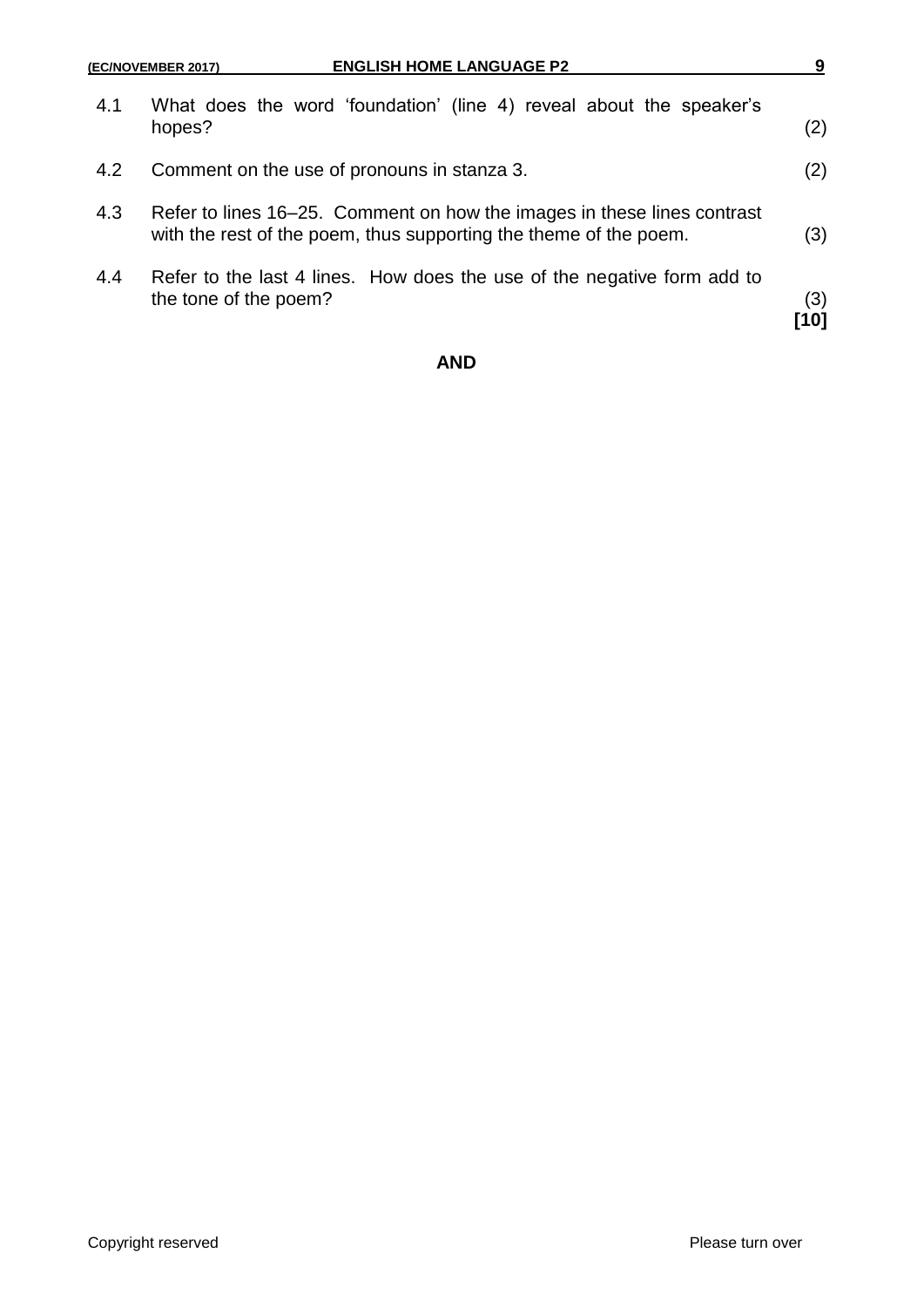**UNSEEN POETRY:** The following question is compulsory.

#### **QUESTION 5: UNSEEN POETRY – CONTEXTUAL QUESTION**

| ma - Antjie Krog                                                                                                                                                                                              |    |
|---------------------------------------------------------------------------------------------------------------------------------------------------------------------------------------------------------------|----|
| ma I am writing a poem for you<br>Without fancy punctuation<br>Without words that rhyme<br>Without adjectives<br>just sommer<br>a barefoot poem -                                                             | 5  |
| because you raise me<br>in your small halting hands<br>you chisel me with your black eyes<br>and pointed words<br>you turn your slate head<br>you laugh and collapse my tents<br>but every night you offer me | 10 |
| to your Lord God<br>your mole-marked ear is my only telephone<br>your house my only bible<br>your name my breakwater against life                                                                             | 15 |
| I am so sorry ma                                                                                                                                                                                              |    |
| that I am not                                                                                                                                                                                                 |    |
| what I so much want to be for you                                                                                                                                                                             | 20 |

Glossary: *sommer – (Afrikaans) for no reason slate – grey smooth rock breakwater – barrier built in the sea against strong waves*

| 5.1 | How does the metaphor a barefoot poem in line 6 convey the speaker's<br>attitude?   | (2)         |
|-----|-------------------------------------------------------------------------------------|-------------|
| 5.2 | Explain how words and a look can <i>chisel</i> (line 9) a child.                    | (2)         |
| 5.3 | Refer to stanza 2. Describe, in your own words, the speaker's mother.               | (3)         |
| 5.4 | Refer to the last stanza. Identify the tone by discussing the speaker's<br>apology. | (3)<br>[10] |
|     | <b>TOTAL SECTION A:</b>                                                             | 30          |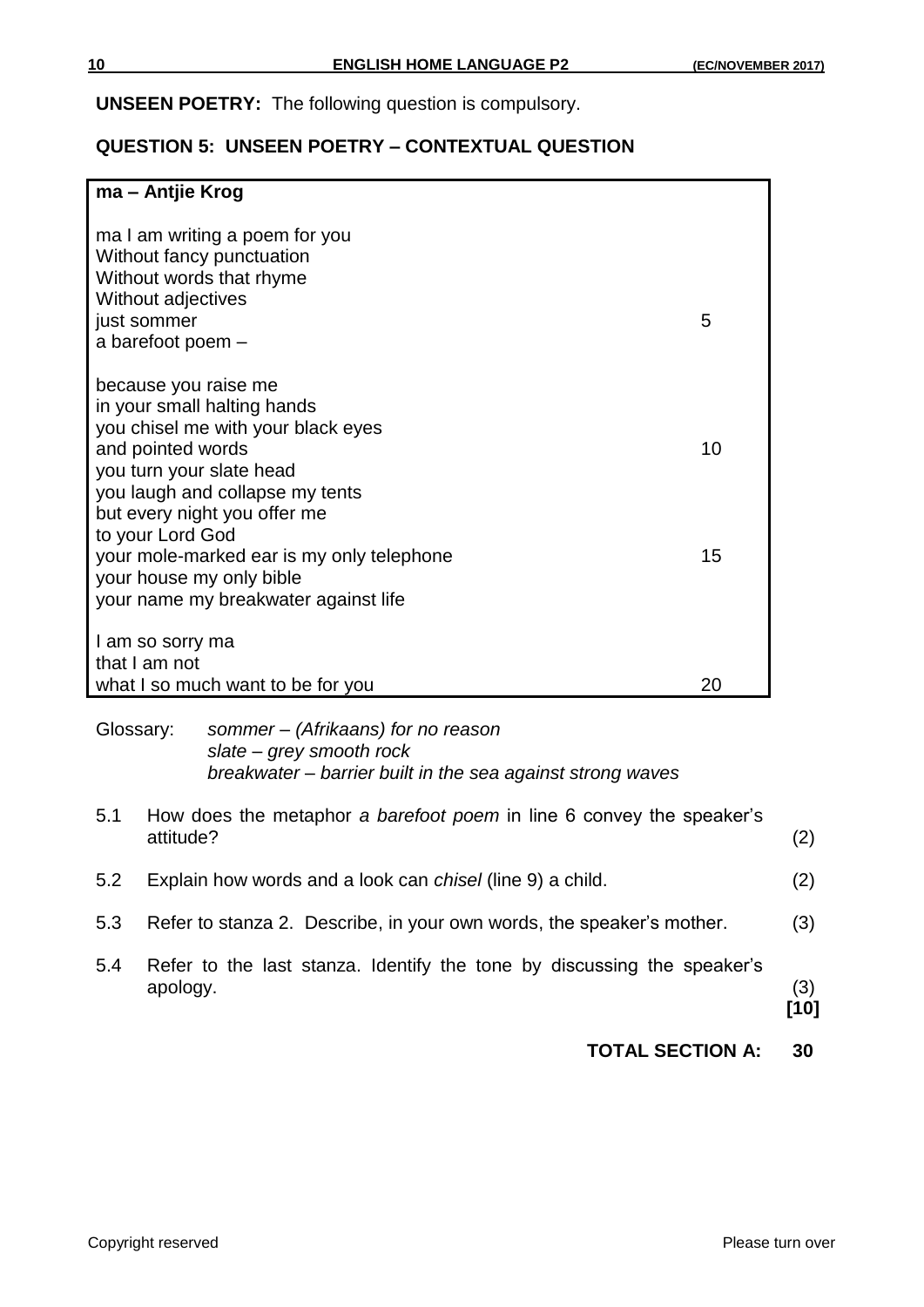#### **SECTION B: NOVEL**

Answer ONLY on the novel you have studied.

#### *THINGS FALL APART* **– CHINUA ACHEBE**

Answer EITHER QUESTION 6 (essay question) OR QUESTION 7 (contextual question).

#### **QUESTION 6: ESSAY QUESTION –** *THINGS FALL APART*

In a carefully planned essay of 350–400 words (1½–2 pages) in length, critically discuss to what extent the title of the novel is reflected in Okonkwo's life and the lives of the villagers. **[25]**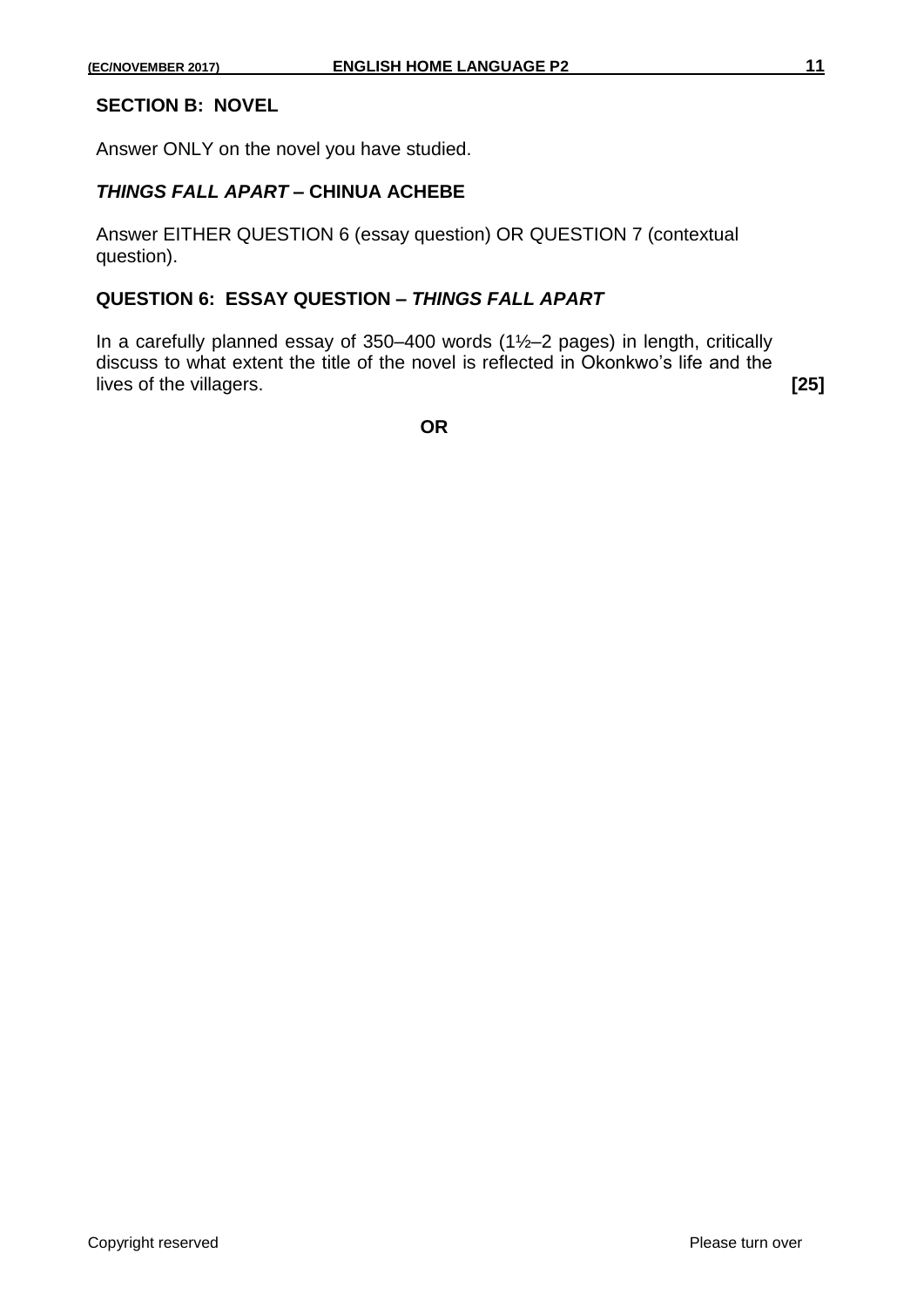#### **QUESTION 7: CONTEXTUAL QUESTIONS –** *THINGS FALL APART*

Read the extracts below and then answer the questions that follow.

#### **EXTRACT A**

Okonkwo's prosperity was visible in his household. He had a large **compound** enclosed by a thick wall of red earth. His own hut, or *obi*, stood immediately behind the only gate in the red walls. Each of his three wives had her own hut, which together formed a half moon behind the *obi*. The barn was built against one end of the red walls, and long stacks of yam stood out prosperously in it. At 5 the opposite end of the compound was a shed for the goats, and each wife built a small attachment to her hut for the hens. Near the barn was a small house, the 'medicine house' or shrine where Okonkwo kept the wooden symbols of his personal god and of his ancestral spirits. He worshipped them with sacrifices of kola nut, food and palm-wine, and offered prayers to them on behalf of himself, 10 his three wives and eight children.

• • • • •

So when the daughter of Umuofia was killed in Mbaino, Ikemefuna came into Okonkwo's household. When Okonkwo brought him home that day he called his most senior wife and handed him over to her.

'He belongs to the clan,' he told her. 'So look after him.'

'Is he staying long with us?' she asked.

'Do what you are told, woman,' Okonkwo thundered, and stammered, 'When did you become one of the *ndichie* of Umuofia?'

And so Nwoye's mother took Ikemefuna to her hut and asked no more questions.

As for the boy himself, he was terribly afraid. He could not understand what was happening to him or what he had done. How could he know that his father had taken a hand in killing a daughter of Umuofia? All he knew was that a few men had arrived at their house, conversing with his father in low tones, and at the end he had been taken out and handed over to a stranger. His mother had wept bitterly, but he had been too surprised to weep. And so the stranger had brought 25 him, and a girl, a long, long way from home, through lonely forest paths. He did not know who the girl was, and he never saw her again. 20

 [Chapter 2] 7.1 Briefly relate how Okonkwo's visible prosperity (line 1) is the result of his upbringing and single-mindedness. (3) 7.2 Describe Okonkwo's character as it is revealed in lines 1–11. (3) 7.3 Explain why Ikemefuna was brought to Okonkwo's household. (3)

Copyright reserved **Please turn over the Copyright reserved** Please turn over

15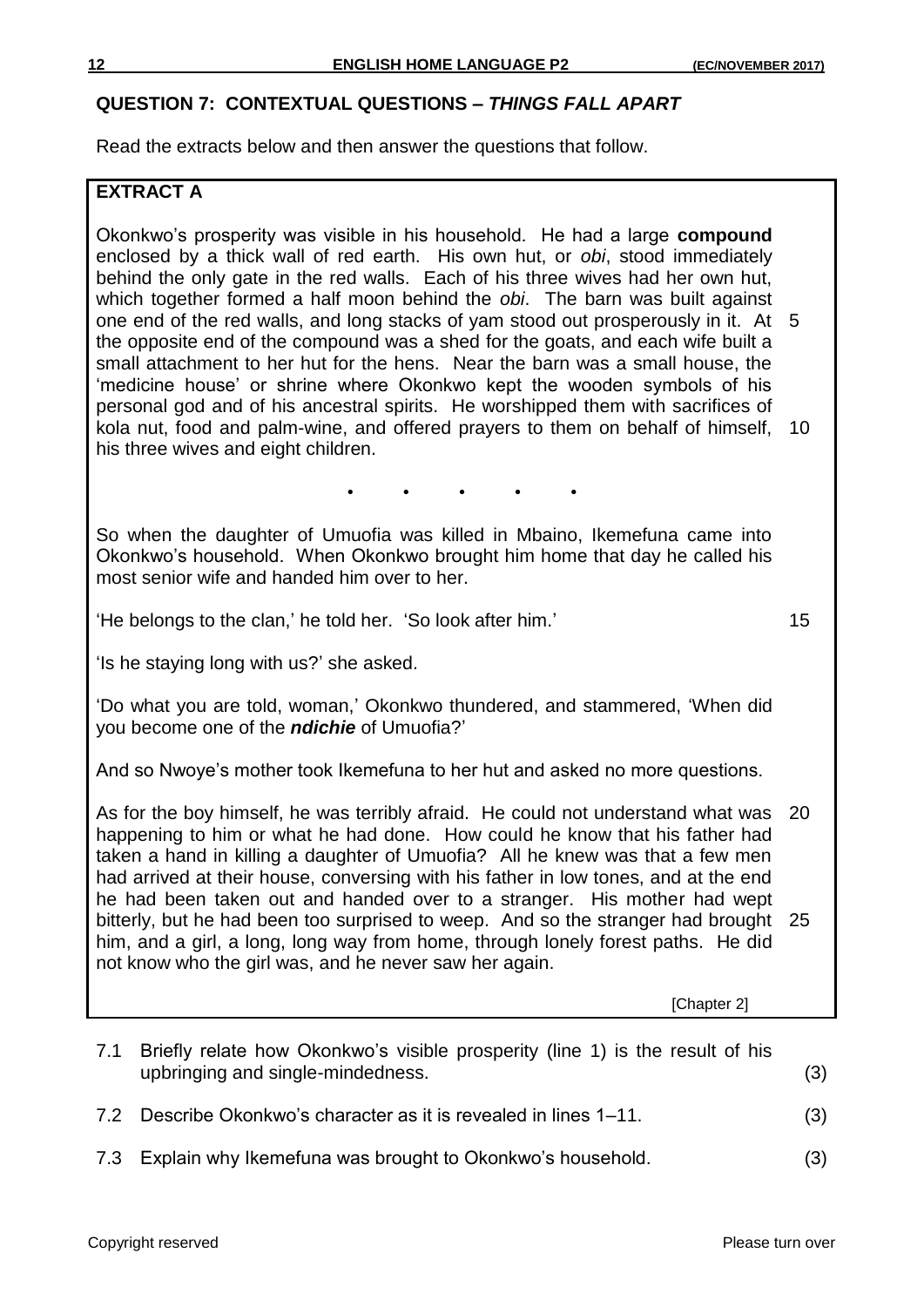**EXTRACT B**

- 7.4 Refer to lines 15–19. What do you understand about the relationship between Okonkwo and his *most senior wife* (line 14)? (3)
- 7.5 Ikemefuna *could not understand what was happening to him or what he had done* (lines 20–21). To what extent does Ikemefuna's bewilderment reflect the way in which Okonkwo expects his wife to accept his decision? (3)
- 7.6 Explain how the *lonely forest paths* (line 26) that Ikemefuna walks on his way to Umuofia are an ominous sign. (3)

#### **AND**

# Then they came to the tree from which Okonkwo's body was dangling, and they stopped dead. 'Perhaps you men can help us bring him down and bury him,' said Obierika. 'We have sent for strangers from another village to do it for us, but they may be a long time coming.' The District Commissioner changed instantaneously. The resolute administrator in him gave way to the student of primitive customs. 'Why can't you take him down yourselves?' he asked. 'It is against our custom,' said one of the men. 'It is an abomination for a man to

take his own life. It is an offence against the Earth, and a man who commits it will not be buried by his clansmen. His body is evil, and only strangers may touch it. That is why we ask your people to bring him down, because you are strangers.' 10

'Will you bury him like any other man?' asked the District Commissioner.

'We cannot bury him. Only strangers can. We shall pay your men to do it. When he has been buried we will then do our duty by him. We shall make sacrifices to cleanse the desecrated land.' 15

[Chapter 25]

5

- 7.7 Comment on the significance of Obierika's presence. (3)
- 7.8 Refer to EXTRACTS A and B. Account for the change in mood. Consider the portrayal of Okonkwo's character in the first extract and the image of his *dangling* body in EXTRACT B as the basis of your answer. (4)

**OR**

**[25]**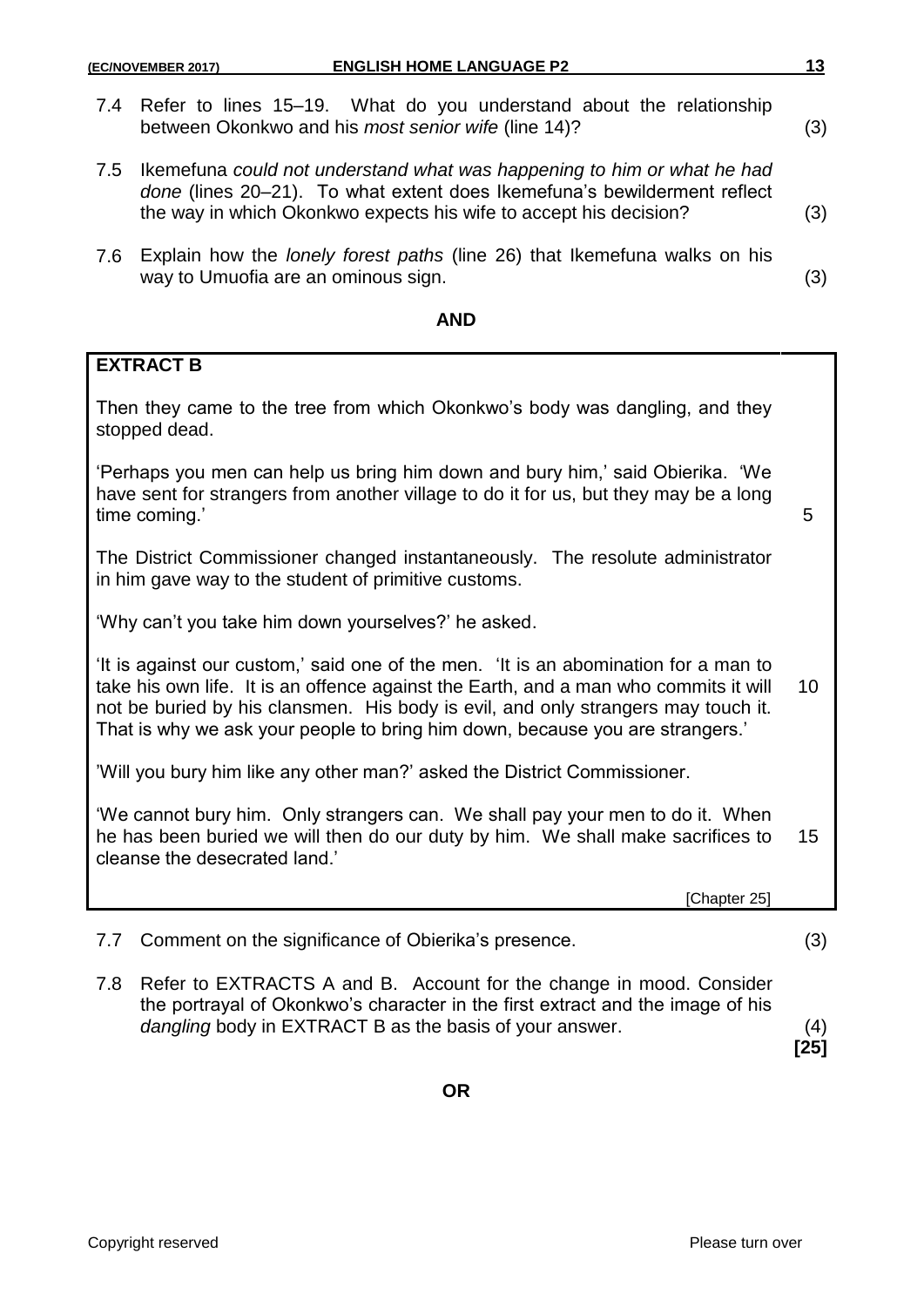#### *TSOTSI* **– ATHOL FUGARD**

Answer EITHER QUESTION 8 (essay question) OR QUESTION 9 (contextual question).

#### **QUESTION 8: ESSAY QUESTION –** *TSOTSI*

In a carefully planned essay of 350–400 words (1½–2 pages) in length, discuss to what extent the title of the novel – *Tsotsi* – determined the outcome of the main character's life. **[25]**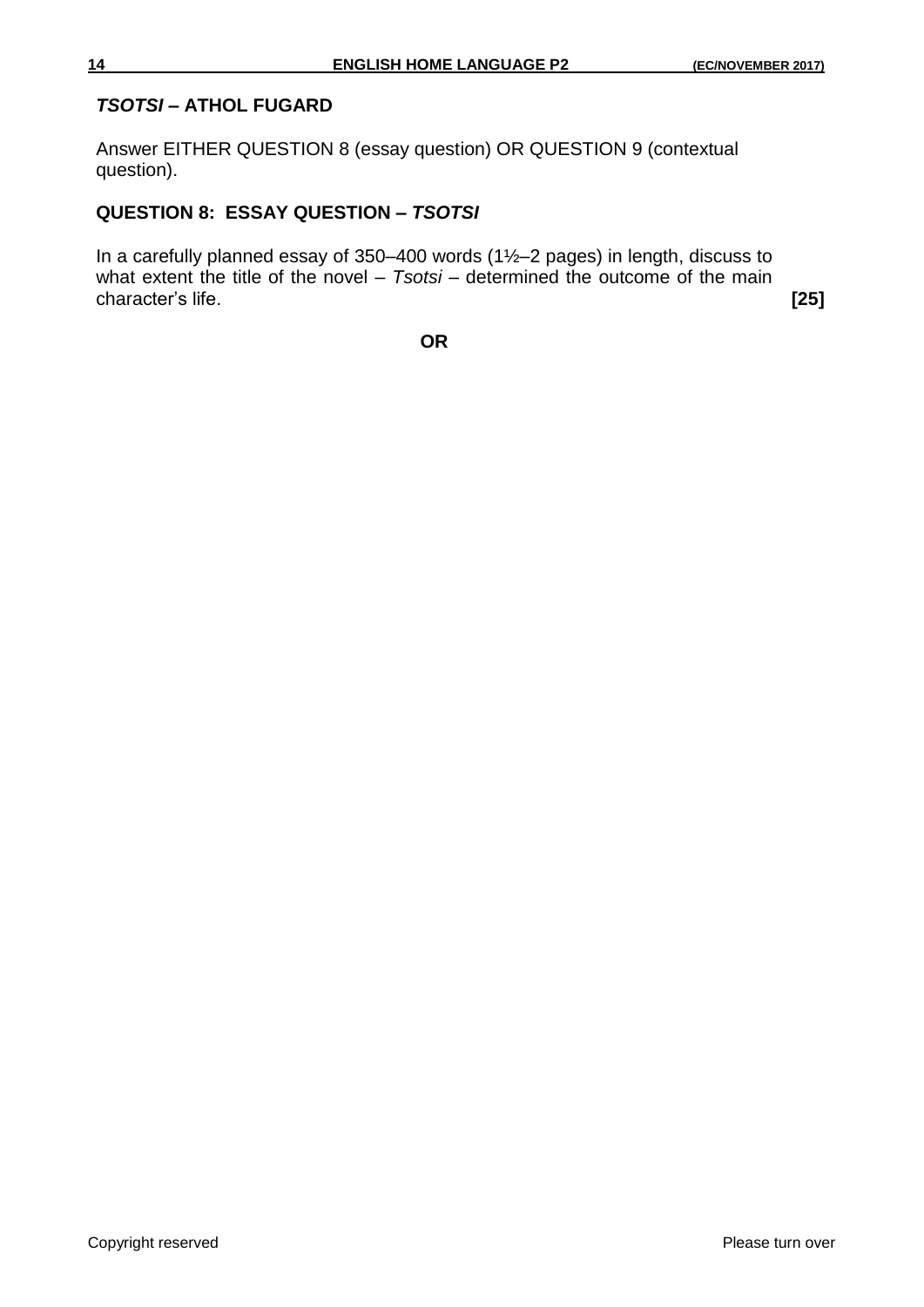#### **QUESTION 9: CONTEXTUAL QUESTIONS –** *TSOTSI*

townships. Beyond that he had never gone.

Read the extracts below and then answer the questions that follow.

## **EXTRACT C** The prisoner was young, maybe Tsotsi's age, but as thin as hunger can make a man, with those large shiny eyes that go with it. He had been beaten. There was a trickle of blood from his nose. Tsotsi watched him, vaguely uneasy at first, more so when the man saw him and his face lit up with recognition and he looked quickly at the policeman and smiled suddenly with a wild hope. Butcher 5 nudged Tsotsi. 'Okay?' he asked. But Tsotsi didn't answer. He was remembering the face – but in his memory it seemed younger and the body under the face was that of a boy, a child with knobbly knees and empty hands. There was a memory of boys scavenging the

10

When the policeman and his prisoner were abreast of them he still hadn't moved, or given the word to the others. They looked at him perplexed. The smile on the prisoner's face was going, he looked at Tsotsi, hoping very hard. Butcher nudged him, and he might have moved then, but the prisoner looked at him desperately as he paused and called him by a strange name. David, he 15 said. Tsotsi looked away, picked up the dice and rolled them.

'David!' the man called. 'David!' Tsotsi looked away. 'It's me. Petah. David help me.' David, he called, all the way down the street.

But Tsotsi had closed his ears. He heard it no more. He forgot it. Right there and then. Knowing it was a voice from his past, he made himself forget. Under 20 the bewildered gaze of Butcher and Die Aap he rattled the dice and played on. That incident, and the memories it had evoked, was the furthest Tsotsi had ever gone back into his past.

9.1 Mention TWO things from lines 1–3 that can be ascribed to the Apartheid

- era. (3) 9.2 Given his circumstances, explain why you think Petah's recognition of Tsotsi could give him 'wild hope' (line 5). (3) 9.3 From what you know about his past, what is it that Tsotsi does not
- remember clearly? (3)
- 9.4 … *he made himself forget*. (line 20) Describe how Tsotsi's refusal to remember his past influences his relationships with Boston and Die Aap. Consider the rest of the novel as part of your answer. (3)
- 9.5 Comment critically on the significance of Petah calling Tsotsi *David*  $(\text{line } 17).$  (3)

[Chapter 3]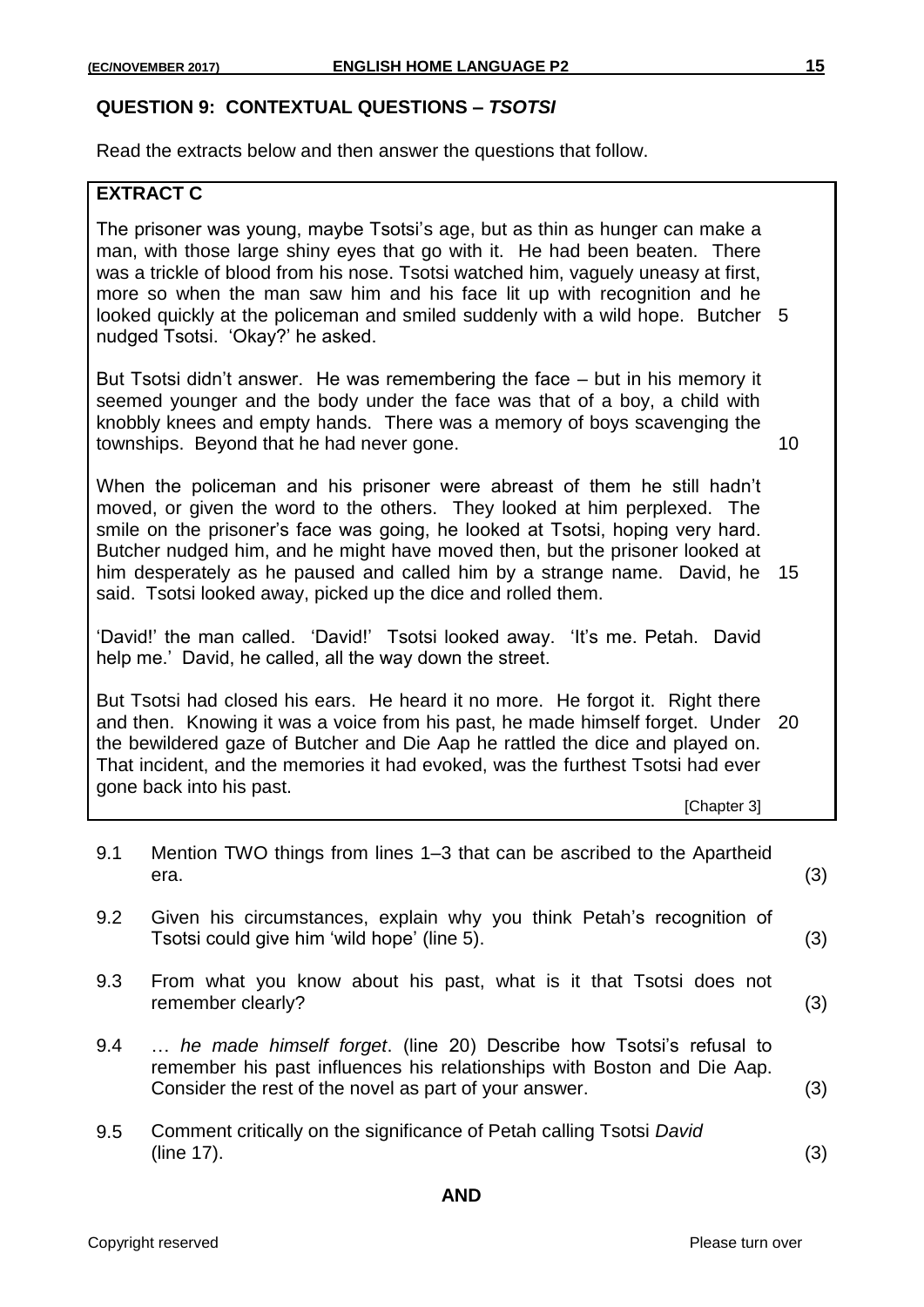15

### **EXTRACT D**

'I never knew about it. Not till yesterday. Like a long forgetting, you know.' Tsotsi wiped the sweat away from his forehead. Boston had been staring a long time and said nothing. He went to the door, and let the cool air pass over his body. He had told him everything and it had been hard. Not having to tell. That had come easy, driven as he was by some inner compulsion to know the meaning of 5 the past three days and their strange events, a compulsion that had started with the baby and gained momentum ever since until he no longer had a desire for anything else except to know. He had told his stories and Boston had listened and now he must ask his questions and Boston must answer them.

He turned back into the room, and fetching his chair sat down next to the bed. 10 'Boston, you've read the books.'

'I've read books.'

'So tell me man. What does it mean?'

'What?'

'What I told you Boston.'

Boston closed his eyes. 'We're sick, Tsotsi. All of us, we're sick.'

'From what?'

'From life.'

Tsotsi dropped his head and Boston felt the other man's anguish and for a moment it was like a stab of pain that cut through his own in which he was 20 wrapped like a baby in its swaddling clothes.

He stretched out an arm and touched Tsotsi, and waited for him to look at him, and then into those eyes, desperate eyes, he said: 'I don't know, Tsotsi. I know nothing. I am blind, and deaf and almost dumb. My words are just noises, and I make them in my throat like an animal.' Then he gripped Tsotsi's arm very tightly 25 because he was suddenly seeing something clearly and it might help to say it: 'You are different'

| 9.8 | Refer to EXTRACTS C and D. Critically comment on the change, if any,<br>in Tsotsi's attitude. | (4)<br>[25] |
|-----|-----------------------------------------------------------------------------------------------|-------------|
| 9.7 | Explain why it is ironic that Tsotsi chooses Boston with whom to<br>converse.                 | (3)         |
| 9.6 | Explain how the baby (line 7) had started a 'compulsion' (line 5) in<br>Tsotsi's mind.        | (3)         |
|     |                                                                                               |             |

**TOTAL SECTION B: 25**

[Chapter 11]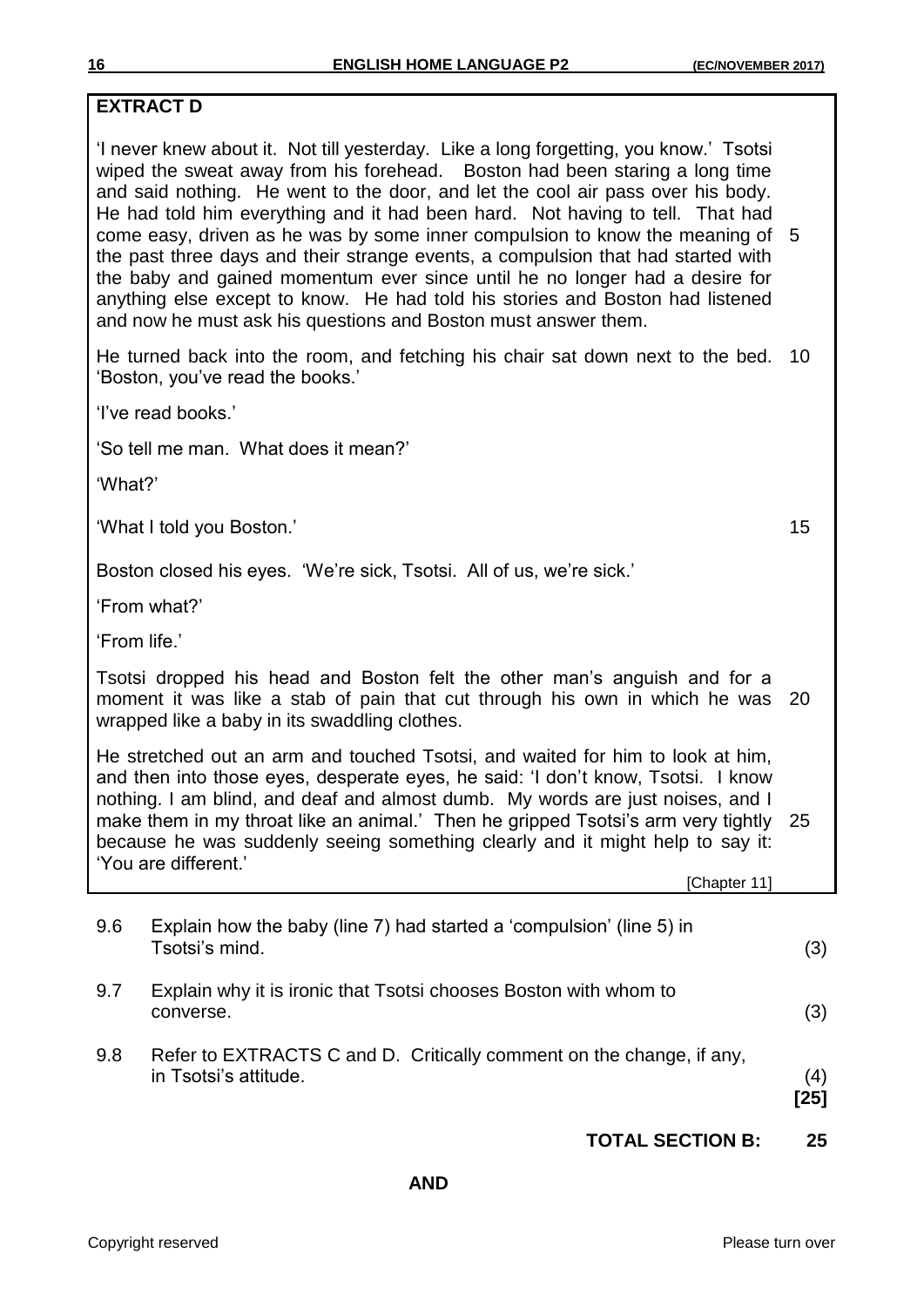#### **SECTION C: DRAMA**

Answer ONLY on the drama you have studied.

#### *MACBETH* **– WILLIAM SHAKESPEARE**

Answer EITHER QUESTION 10 (essay question) OR QUESTION 11 (contextual question).

#### **QUESTION 10: ESSAY QUESTION –** *MACBETH*

In a carefully planned essay of 350–400 words (1½–2 pages) in length, discuss what causes 'noble Macbeth' to become the 'hell-hound' Macduff faces at the end of the play. **[25]**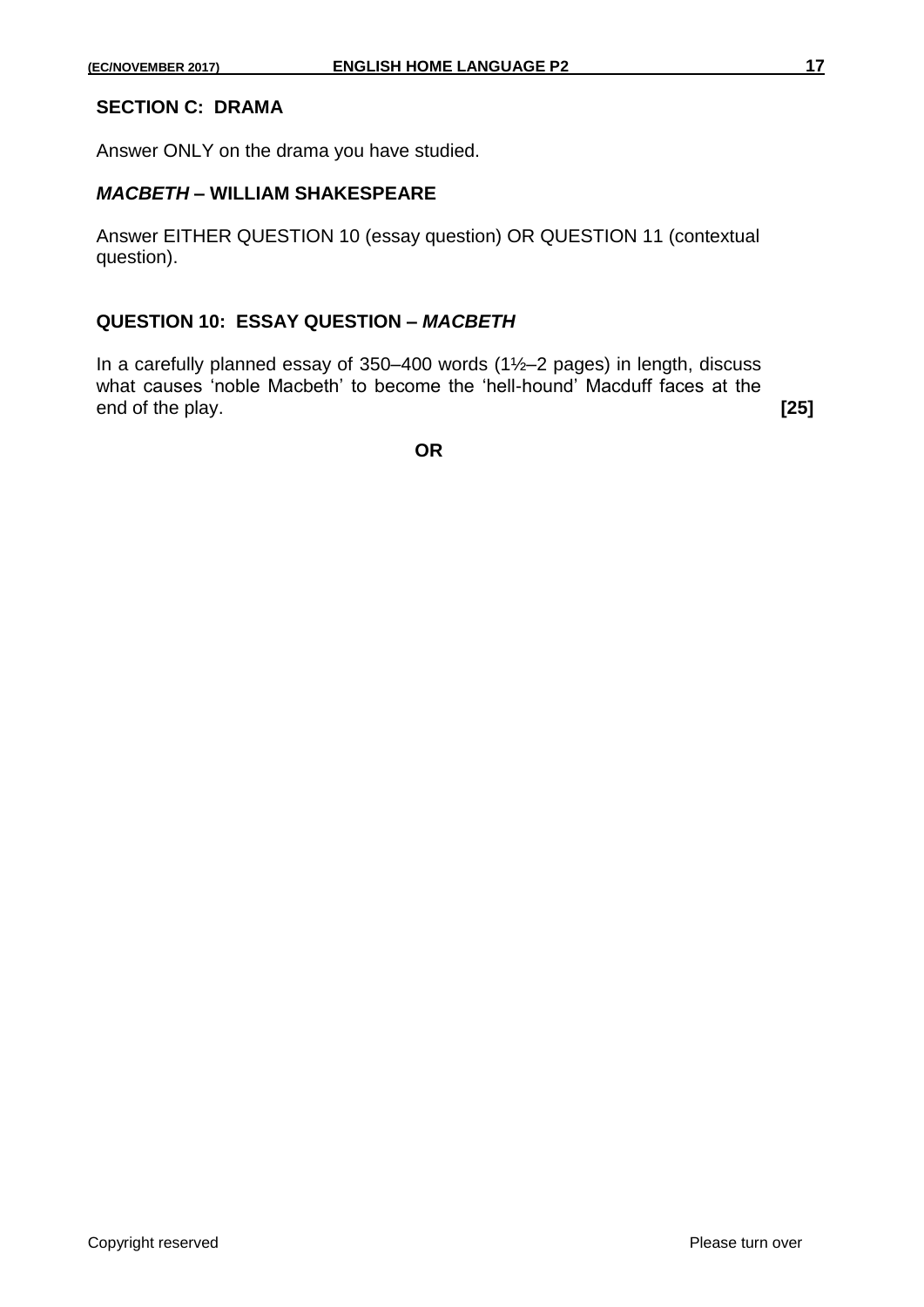## **QUESTION 11: CONTEXTUAL QUESTION –** *MACBETH*

Read the extracts below and answer the questions that follow.

#### **EXTRACT E**

|                |                     | <b>Enter Macbeth</b>                                                                                                                                                                                                                                                                             |          |
|----------------|---------------------|--------------------------------------------------------------------------------------------------------------------------------------------------------------------------------------------------------------------------------------------------------------------------------------------------|----------|
|                | <b>LADY MACBETH</b> | <b>Great Glamis! Worthy Cawdor!</b><br>Greater than both, by the all-hail hereafter!<br>Thy letters have transported me beyond<br>This ignorant present, and I feel now<br>The future in the instant.                                                                                            | 5        |
| <b>MACBETH</b> |                     | My dearest love,<br>Duncan comes here tonight.                                                                                                                                                                                                                                                   |          |
|                | <b>LADY MACBETH</b> | And when goes hence?                                                                                                                                                                                                                                                                             |          |
| <b>MACBETH</b> |                     | To-morrow, as he purposes.                                                                                                                                                                                                                                                                       |          |
|                | <b>LADY MACBETH</b> | O, never<br>Shall sun that morrow see!<br>Your face, my Thane, is as a book, where men<br>May read strange matters. To beguile the time<br>Look like the time, bear welcome in your eye,                                                                                                         | 10       |
|                |                     | Your hand, your tongue; look like th'innocent flower,<br>But be the serpent under't. He that's coming<br>Must be provided for; and you shall put<br>This night's great business into my dispatch,<br>Which shall to all our nights and days to come<br>Give solely sovereign sway and masterdom. | 15<br>20 |
| <b>MACBETH</b> |                     | We will speak further.                                                                                                                                                                                                                                                                           |          |
|                | <b>LADY MACBETH</b> | Only look up clear:<br>To alter favour ever is to fear.<br>Leave all the rest to me.                                                                                                                                                                                                             |          |
|                |                     | [Act 1, Scene 5]                                                                                                                                                                                                                                                                                 |          |
| 11.1           |                     | Place the extract in context.                                                                                                                                                                                                                                                                    | (3)      |
| 11.2           | line 1.             | Comment on the titles Lady Macbeth uses when she greets Macbeth in                                                                                                                                                                                                                               | (3)      |
| 11.3           |                     | "O, never/Shall sun that morrow see! (lines 10–11). Explain the<br>metaphor in Lady Macbeth's words, and how it reveals her attitude.                                                                                                                                                            | (3)      |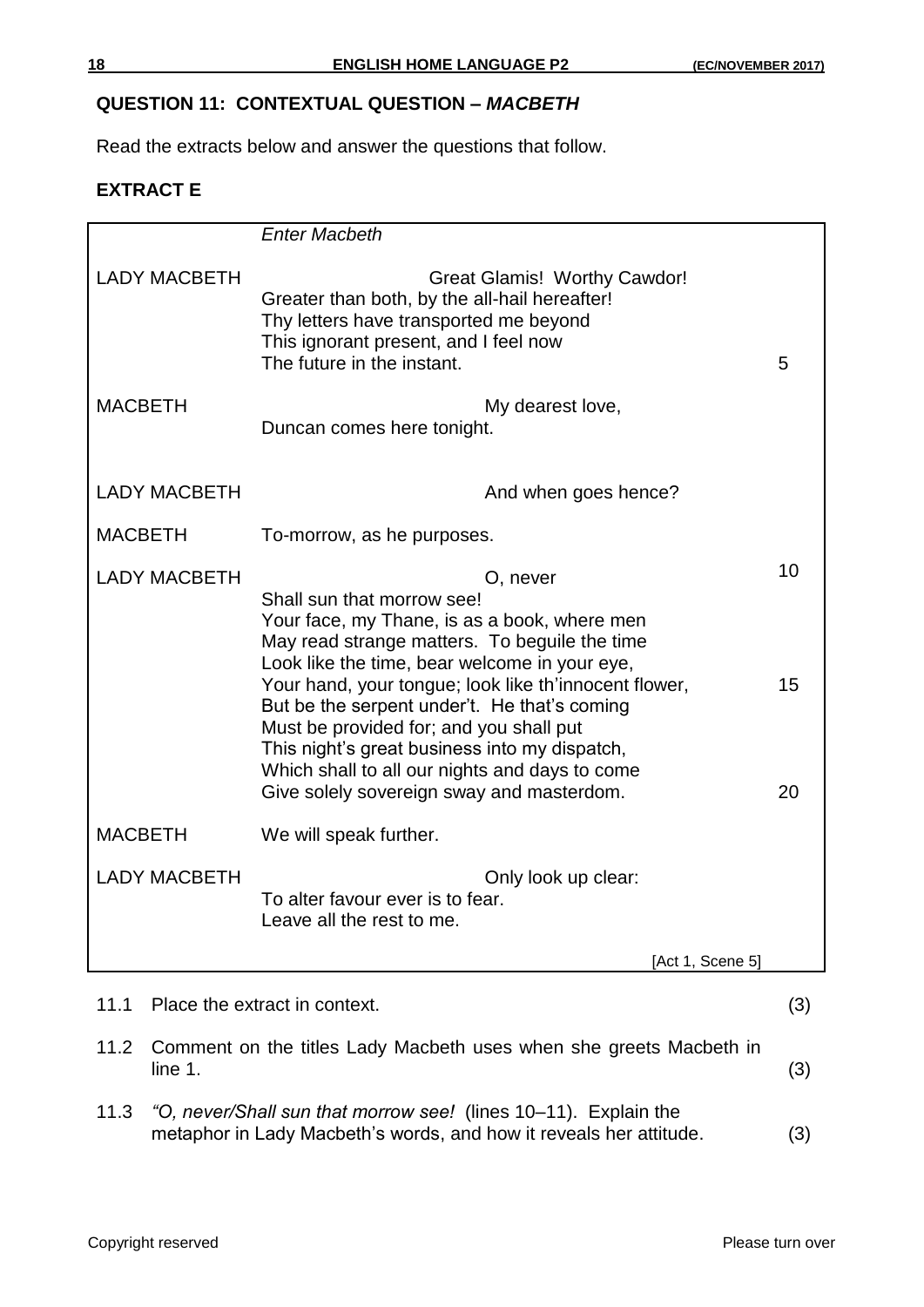- 11.4 How do Lady Macbeth's instructions in lines 13–16 support one of the themes from the play? (3)
- 11.5 By referring to the extract and from what you know about the rest of the play, does Macbeth at this stage share his wife's confidence? (3)

| <b>EXTRACT F</b> |                                                                                                                                                                                                                                                                                                                                                                                                                                                                                                    |         |
|------------------|----------------------------------------------------------------------------------------------------------------------------------------------------------------------------------------------------------------------------------------------------------------------------------------------------------------------------------------------------------------------------------------------------------------------------------------------------------------------------------------------------|---------|
| <b>SERVANT</b>   | The English force, so please you.                                                                                                                                                                                                                                                                                                                                                                                                                                                                  |         |
| <b>MACBETH</b>   | Take thy face hence.<br>Servant off                                                                                                                                                                                                                                                                                                                                                                                                                                                                |         |
|                  | Seton! – ( <i>brooding</i> ) I am sick at heart,<br>When I behold – Seton, I say! – This push<br>Will cheer me ever, or disseat me now.<br>I have lived long enough. My way of life<br>Is fall'n into the sere, the yellow leaf,<br>And that which should accompany old age,<br>As honour, love, obedience, troops of friends,<br>I must not look to have; but, in their stead,<br>Curses, not loud but deep, mouth-honour, breath<br>Which the poor heart would fain deny and dare not.<br>Seton! | 5<br>10 |
|                  | Seton enters                                                                                                                                                                                                                                                                                                                                                                                                                                                                                       |         |
| <b>SETON</b>     | What's your gracious pleasure?                                                                                                                                                                                                                                                                                                                                                                                                                                                                     |         |
| <b>MACBETH</b>   | What news more?                                                                                                                                                                                                                                                                                                                                                                                                                                                                                    | 15      |
| <b>SETON</b>     | All is confirmed, my lord, which was reported.                                                                                                                                                                                                                                                                                                                                                                                                                                                     |         |
| <b>MACBETH</b>   | I'll fight, till from my bones my flesh be hacked.<br>Give me my armour.                                                                                                                                                                                                                                                                                                                                                                                                                           |         |
| <b>SETON</b>     | 'Tis not needed yet.                                                                                                                                                                                                                                                                                                                                                                                                                                                                               |         |
| <b>MACBETH</b>   | I'll put it on.<br>Send out two horses, skirr the country round,<br>Hang those that talk of fear. Give me mine armour.                                                                                                                                                                                                                                                                                                                                                                             | 20      |
|                  | Seton off to fetch armour                                                                                                                                                                                                                                                                                                                                                                                                                                                                          |         |
|                  | How does your patient, doctor?                                                                                                                                                                                                                                                                                                                                                                                                                                                                     |         |
| <b>DOCTOR</b>    | Not so sick, my lord,<br>As she is troubled with thick-coming fancies,<br>That keep her from her rest.                                                                                                                                                                                                                                                                                                                                                                                             | 25      |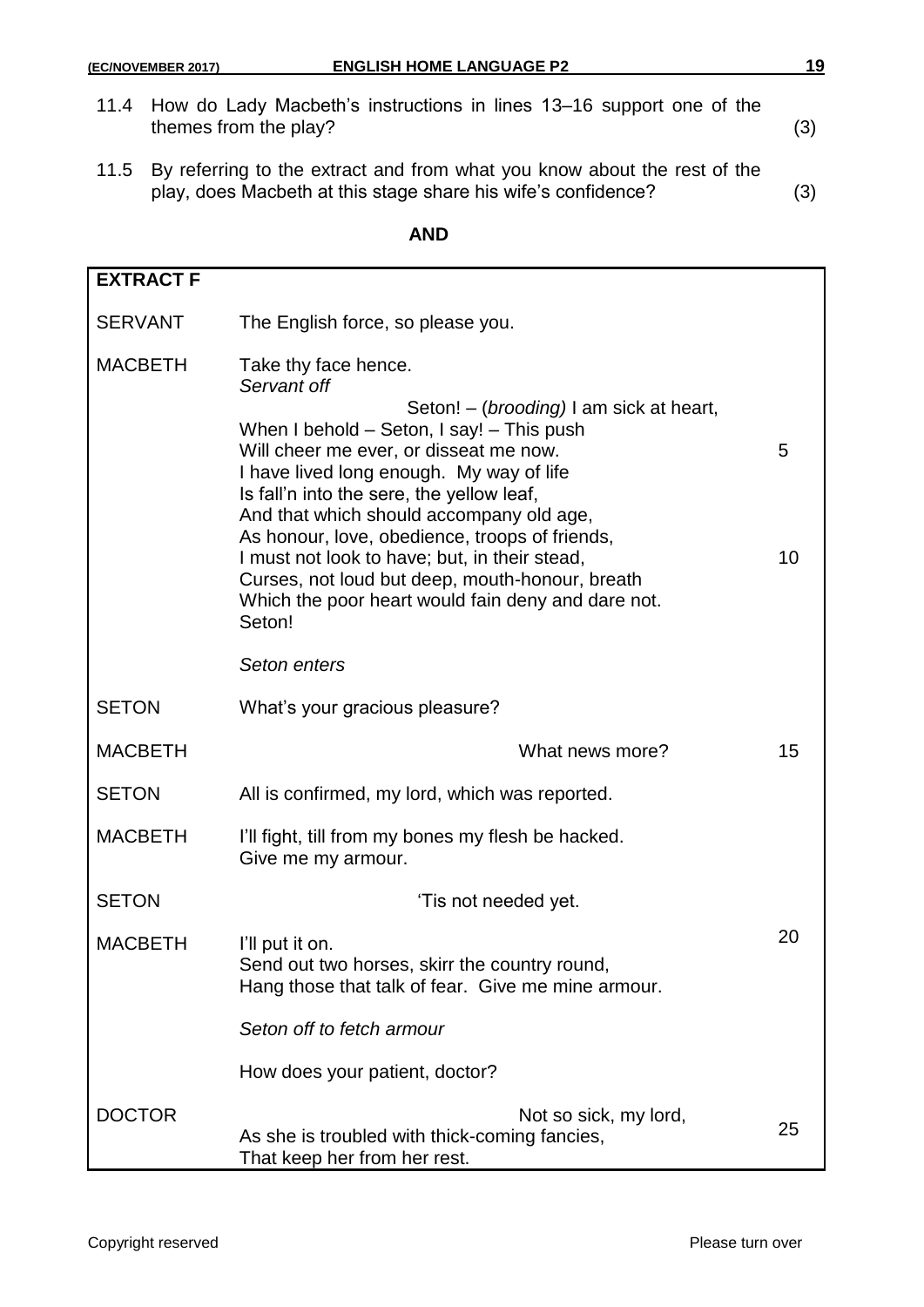| <b>MACBETH</b> | Cure her of that.<br>Canst thou not minister to a mind diseased,<br>Pluck from the memory a rooted sorrow,<br>Raze out the written troubles of the brain,<br>And with some sweet oblivious antidote<br>Cleanse the stuffed bosom of that perilous stuff<br>Which weighs upon the heart? |  | 30 |
|----------------|-----------------------------------------------------------------------------------------------------------------------------------------------------------------------------------------------------------------------------------------------------------------------------------------|--|----|
| <b>DOCTOR</b>  | Therein the patient<br>Must minister to himself.<br>[Act 5, Scene 3]                                                                                                                                                                                                                    |  | 35 |

11.6 Provide possible reasons for Macbeth's admission '*I am sick at heart'*   $(\text{line } 3)$  at this stage.  $(3)$ 11.7 Refer to lines 27–33. Macbeth is indirectly referring to himself here. With close reference to these lines, describe Macbeth's frame of mind in your own words. (3) 11.8 Compare Lady Macbeth's situation in EXTRACT E to her being '*troubled with thick-coming fancies'* (line 25) in EXTRACT F. (4) **[25]**

#### **OR**

#### *THE MERCHANT OF VENICE* **– WILLIAM SHAKESPEARE**

Answer EITHER QUESTION 12 (essay question) OR QUESTION 13 (contextual question).

#### **QUESTION 12: ESSAY QUESTION –** *THE MERCHANT OF VENICE*

'*Money is power.'*

In a carefully planned essay of 350–400 words (1½–2 pages) in length, discuss to what extent the quote is relevant to the play. **[25]**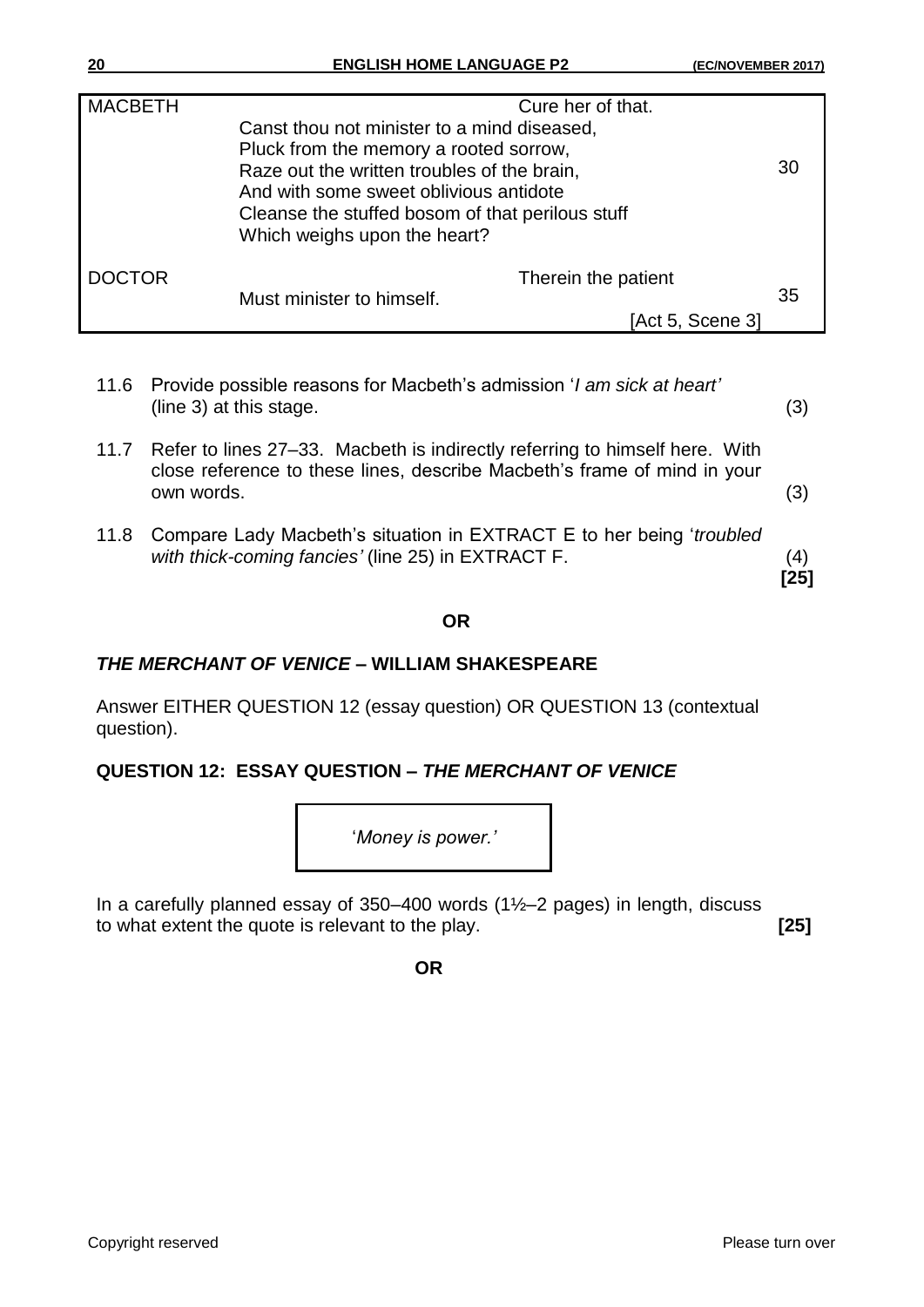#### **QUESTION 13: CONTEXTUAL QUESTION –** *THE MERCHANT OF VENICE*

Read the extracts below and answer the questions that follow.

| <b>EXTRACT G</b> |                                                                                                                                                                                                                                                                                                                      |    |
|------------------|----------------------------------------------------------------------------------------------------------------------------------------------------------------------------------------------------------------------------------------------------------------------------------------------------------------------|----|
| <b>BASSANIO</b>  | If it please you to dine with us.                                                                                                                                                                                                                                                                                    |    |
| <b>SHYLOCK</b>   | Yes, to smell pork, to eat of the habitation which your prophet<br>the Nazarite conjured the devil into. I will buy with you, sell<br>with you, talk with you, walk with you, and so following; but I<br>will not eat with you, drink with you, nor pray with you. What<br>news on the Rialto? Who is he comes here? | 5  |
|                  | <b>Enter Antonio</b>                                                                                                                                                                                                                                                                                                 |    |
| <b>BASSANIO</b>  | This is Signior Antonio.                                                                                                                                                                                                                                                                                             |    |
| <b>SHYLOCK</b>   | (aside) How like a fawning publican he looks!<br>I hate him for he is a Christian:<br>But more, for that in low simplicity<br>He lends out money gratis, and brings down<br>The rate of usance here with us in Venice.                                                                                               | 10 |
|                  | If I can catch him once upon the hip,<br>I will feed fat the ancient grudge I bear him.<br>He hates our sacred nation, and he rails,<br>Even there where merchants most do congregate,<br>On me, my bargains, and my well-won thrift,<br>Which he calls interest. Cursed by my tribe<br>If I forgive him!            | 15 |
| <b>BASSANIO</b>  | Shylock, do you hear?                                                                                                                                                                                                                                                                                                | 20 |
| <b>SHYLOCK</b>   | I am debating of my present store,<br>And by the near guess of my memory<br>I cannot instantly raise up the gross<br>Of full three thousand ducats: what of that?<br>Tubal, a wealthy Hebrew of my tribe,                                                                                                            | 25 |
|                  | Will furnish me. But soft, how many months<br>Do you desire? (to Antonio) Rest you fair, good signior<br>Your worship was the last man in our mouths.                                                                                                                                                                |    |
| <b>ANTONIO</b>   | Shylock, albeit I neither lend nor borrow<br>By taking nor by giving of excess,<br>Yet to supply the ripe wants of my friend,<br>I'll break a custom. (to Bassanio) Is he yet possessed<br>How much ye would?                                                                                                        | 30 |
| <b>SHYLOCK</b>   | Ay, ay, three thousand ducats.                                                                                                                                                                                                                                                                                       |    |
| <b>ANTONIO</b>   | And for three months.                                                                                                                                                                                                                                                                                                | 35 |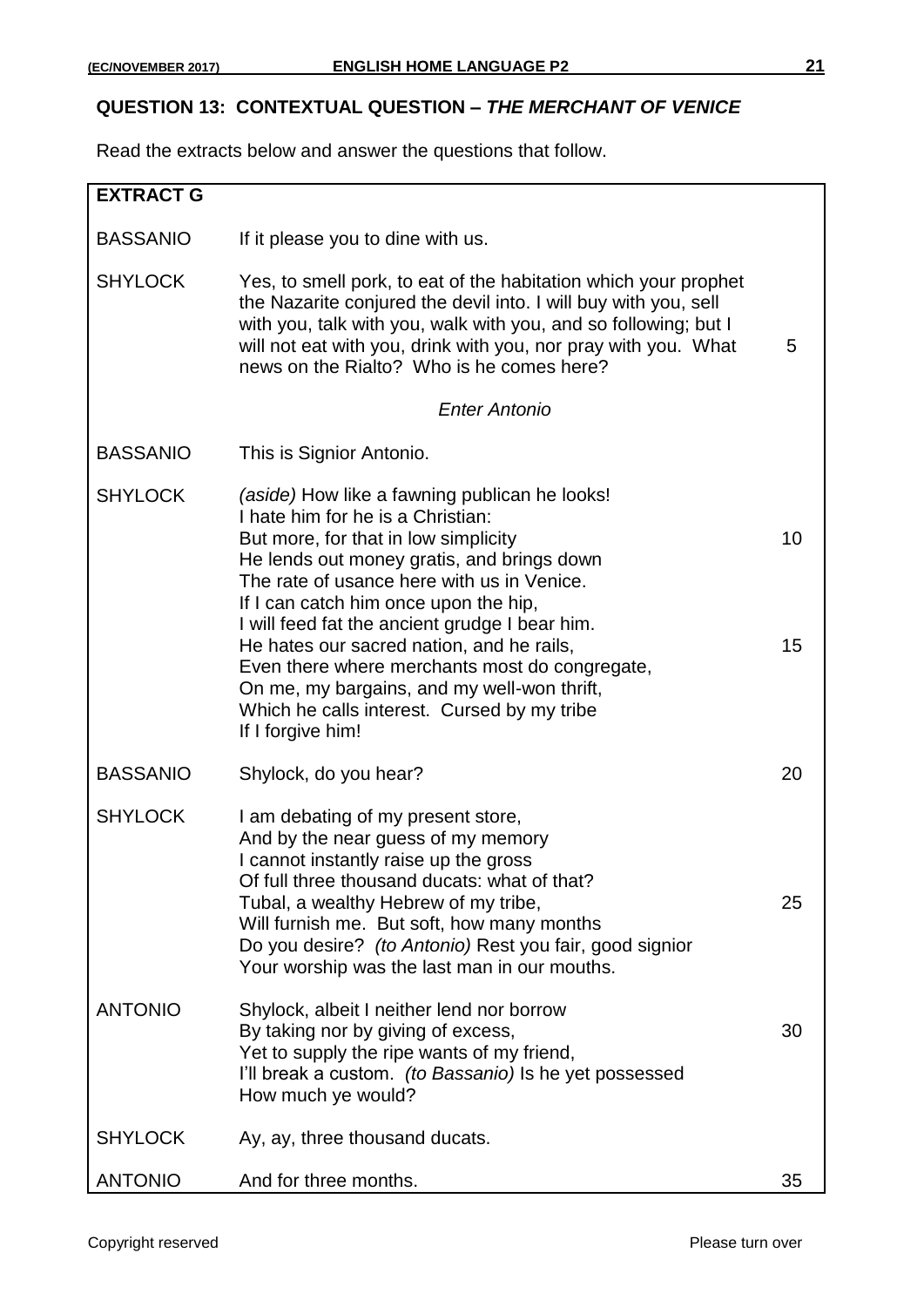| 13.2             | Explain.                                                                         | In lines 2–7 Shylock lists a number of things he will and will not do.                                                                                                                                                                                                                                                                                                | (3) |
|------------------|----------------------------------------------------------------------------------|-----------------------------------------------------------------------------------------------------------------------------------------------------------------------------------------------------------------------------------------------------------------------------------------------------------------------------------------------------------------------|-----|
| 13.3             | What does Shylock reveal about himself in lines 9-15?                            |                                                                                                                                                                                                                                                                                                                                                                       | (3) |
| 13.4             | From what Antonio says in lines 29–32, describe his friendship with<br>Bassanio. |                                                                                                                                                                                                                                                                                                                                                                       | (3) |
| 13.5             |                                                                                  | Explain why Shakespeare uses prose in lines 1–7, and then iambic<br>pentameter in the rest of the extract.                                                                                                                                                                                                                                                            | (3) |
| <b>EXTRACT H</b> |                                                                                  |                                                                                                                                                                                                                                                                                                                                                                       |     |
| <b>GRATIANO</b>  |                                                                                  | I have a wife who I protest I love;<br>I would she were in heaven, so she could<br>Entreat some power to change this currish Jew.                                                                                                                                                                                                                                     |     |
| <b>NERISSA</b>   |                                                                                  | (aside) 'Tis well you offer it behind her back,<br>The wish would make else an unquiet house.                                                                                                                                                                                                                                                                         | 5   |
| <b>SHYLOCK</b>   |                                                                                  | (aside) These be the Christian husbands! I have a daughter:<br>Would any of the stock of Barabas<br>Had been her husband, rather than a Christian!<br>We trifle time, I pray thee pursue sentence.                                                                                                                                                                    |     |
| <b>PORTIA</b>    |                                                                                  | A pound of that same merchant's flesh is thine;<br>The court awards it, and the law doth give it.                                                                                                                                                                                                                                                                     | 10  |
| <b>SHYLOCK</b>   |                                                                                  | Most rightful judge!                                                                                                                                                                                                                                                                                                                                                  |     |
| <b>PORTIA</b>    |                                                                                  | And you must cut this flesh from off his breast;<br>The law allows it, and the court awards it.                                                                                                                                                                                                                                                                       |     |
| <b>SHYLOCK</b>   |                                                                                  | Most learnèd judge! A sentence! Come, prepare!                                                                                                                                                                                                                                                                                                                        | 15  |
| <b>PORTIA</b>    |                                                                                  | Tarry a little, there is something else:<br>This bond doth give thee here no jot of blood,<br>The words expressly are 'a pound of flesh'.<br>Take then thy bond, take thou thy pound of flesh;<br>But in the cutting it, if thou dost shed<br>One drop of Christian blood, thy lands and goods<br>Are, by the laws of Venice, confiscate<br>Unto the state of Venice. | 20  |
| <b>GRATIANO</b>  |                                                                                  | O upright judge!<br>Mark, Jew! O, learnèd judge!                                                                                                                                                                                                                                                                                                                      |     |
|                  |                                                                                  | [Act 4, Scene 1]                                                                                                                                                                                                                                                                                                                                                      |     |
|                  |                                                                                  |                                                                                                                                                                                                                                                                                                                                                                       |     |

Well then, your bond, and let me see, but hear you, Methought you said you neither lend nor borrow

Shylock. (3)

13.1 Place the extract in context by explaining why Bassanio is talking to

SHYLOCK I had forgot, three months, *(to Bassanio)* you told me so.

Upon advantage.

[Act 1, Scene 3]